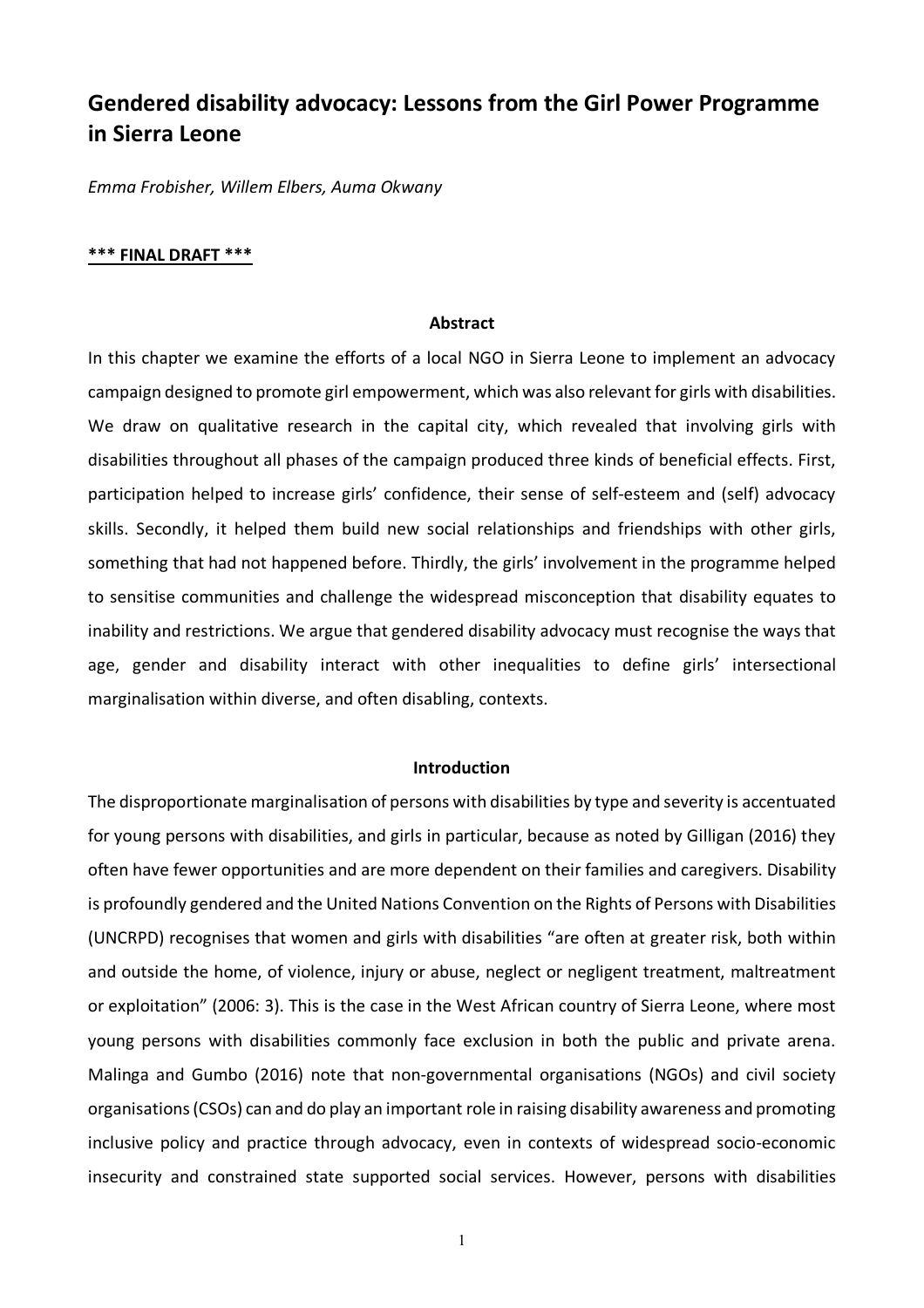(including youth) are also activists in changing their situations (Morley and Croft, 2011).

Numerous scholars within the UK have highlighted the issue of diversity within the Disabled People's Movement (Campbell & Oliver, 1996; Dodd, 2014). Thislack of diversity is consistent with the global politics of knowledge production in which northern scholarship dominates disability literature generally and disability advocacy specifically thus obscuring contextual accounts. According to Mohamed and Shefer (2015: 3), despite an emergent literature predominantly in Southern Africa, overall in the continent, there is a paucity of studies on disability and even fewerstudies of disability from a gendered perspective. This gap in literature undoubtedly extends to disability activism highlighting the need for a convergence of disability, gender and diversity of identity in context. We draw on this to highlight the role and importance of intersectionality (Crenshaw, 1989,1991) because of diverse shifting ways in which disability intersects with gender, income levels and spatial location to create compounding forms of marginalisation for women. Females with disabilities are overrepresented among the poorly educated, un and under-employed, and those living in poverty (Emmett, 2006; Gershick, 2000; WHO & WB, 2011). The greater impact on females is because of intersections of ability with gender and other sources of social disadvantage including class and spatial location. For female children and youth, age is an additional source of disadvantage due to the subordinate location of young people in social relations.

In this chapter, we add to the emergent literature in the continent on disability generally and gendered disability specifically with a particular focus on disability advocacy by examining how advocacy strategies address multiple identities. Drawing upon qualitative research conducted in Sierra Leone, we examine the efforts of a local NGO, One Family People, which, as part of an international gender advocacy campaign called the Girl Power Programme (GPP), also sought to make the project relevant to girls with disabilities. We focus on the question of whether, and how, the GPP was beneficial to girls with disabilities. In the first part of the chapter, we review the literature on advocacy in relation to disability. In the second section we discuss the disability context and methods used in the study. The third section introduces One Family People and the GPP. In the fourth section we identify three main ways in which the GPP was relevant to girls with disabilities and also highlight limitations of the approach. In the concluding section we summarise and discuss the key findings.

## **An intersectional perspective on disability and advocacy**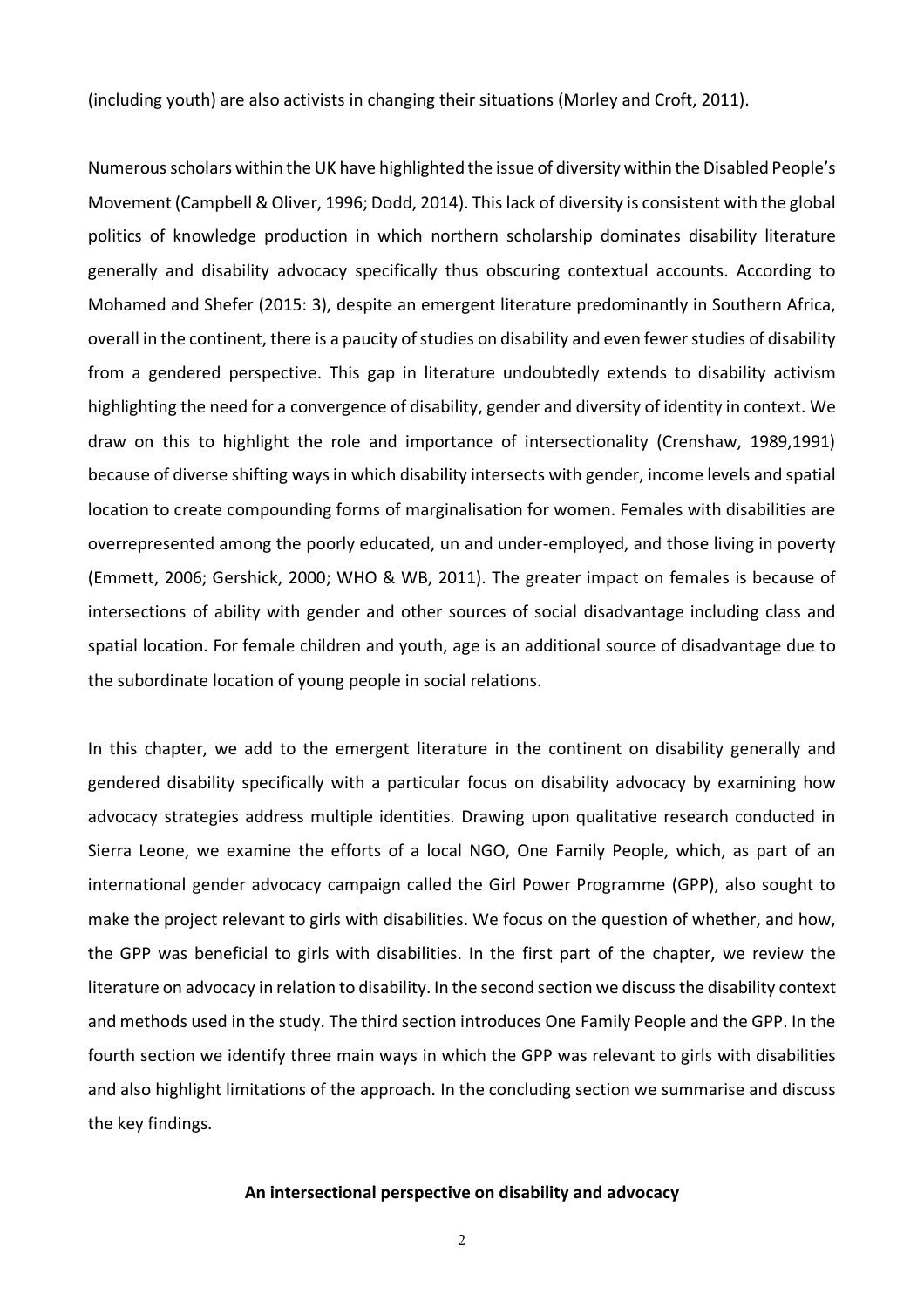We define advocacy as a "wide range of activities conducted to influence decision makers at different levels", with the overall aim of combatting the structural causes of poverty and injustice (Barret et al., 2016: 15). In the literature on disability advocacy in the global South, there are several recurring themes. A range of authors (Philips, 2009; Zhang, 2017) have examined the emergence, development and nature of disability rights movements in different national contexts, often through a historical lens. Another recurring theme is the potential that international human rights instruments and particularly the CRPD offer for advocacy at the national level (Lord and Stein, 2008; Harpur, 2012). Several studies have examined the conditions under which alliances and collective action contribute to achieving advocacy outcomes (Miles et al., 2012; Chua, 2014; Hann et al., 2015). Another important theme revolves around the adverse effects of international donor funding on disability advocacy and how dynamics of donor-recipient relations are present at different levels (Meyers, 2014; Wehbi, 2011).

In this paper we add to this literature by arguing in line with critical disability scholars (Kelly, 2010; Meekosha, 2011) on the imperative of giving attention to intersectionality as an important theoretical lens for examining advocacy on disability rights. Intersectionality theory originates from gender studies and has been used to analyse intersections of marginality on the basis that people have multiple, overlapping and interrelated identities (Crenshaw, 1989, 1991). Symington (2004: 1) defines intersectionality as "an analytical tool for studying, understanding and responding to the ways in which gender intersects with other identities and how these intersections contribute to unique experiences of oppression and privilege". Cho et al. (2013) emphasise the importance of relational power analyses for intersectionality. It is thus important to heed the reminder by Bilge (2013) on the significance of locating intersectionality in its proper space, centred on social justice and activism. An intersectional approach is therefore useful for examining how marginalised groups use their positions at the intersections of overlapping categories as a resource for activism and resistance (Konstantoni et al., 2017). We find this framework particularly useful for analysing multiple interrelated challenges confronting girls with disabilities. In many countries, girls with disabilities face exclusion on the basis of their age, gender and impairment (Wendell, 1989; Dhungana, 2006; Hirschmann, 2012). Addressing the root causes of these girls' marginalisation therefore requires accounting for their overlapping multiple oppressed identities but also the institutions and processes that use identity to exclude and privilege.

In Africa, a few authors have explored intersectionality and how it relates to disability. In South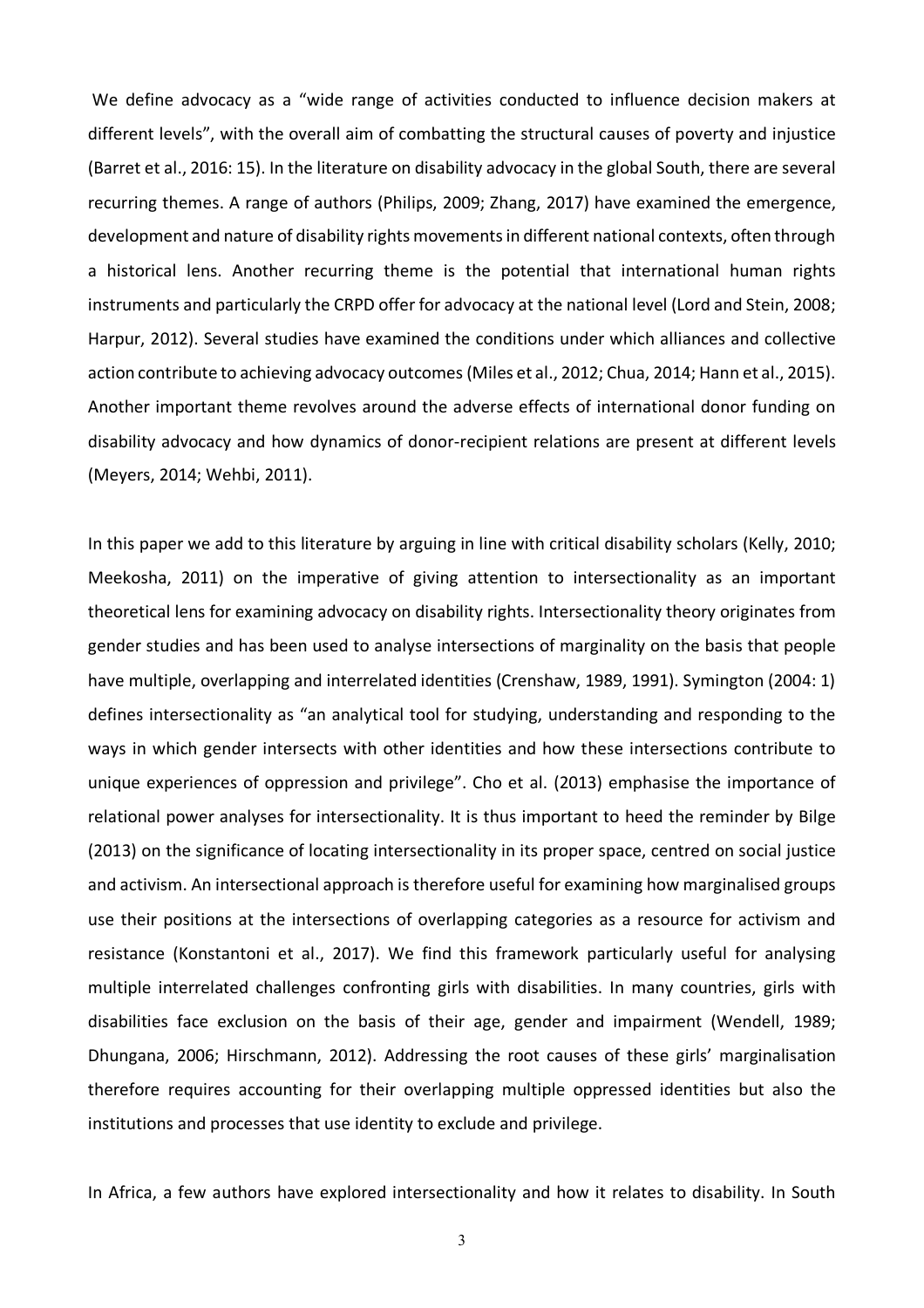Africa, Moodley and Graham (2015) explore how gender, race, poverty and disability interact to influence the wellbeing of women with disabilities. A few studies focus on young people's agentic advocacy, for instance, Willemse et al. (2009) present an autobiographical narrative of a male, deaf, HIV positive, gay and poor youth and how he negotiates these diverse identities including spatial location in post-apartheid South Africa. Similarly, Morley and Croft (2015) show how, despite the association of disability with constraints and exclusion, the agency, advocacy and achievement in higher education of young people with disabilities in Tanzania and Ghana offered them opportunities for transforming their stigmatised identities. However, little focus has been given to various advocacy strategies by organisations working with groups with disabilities within the context of intersectionality. This is particularly so for young people where a perspective on intersectional discrimination and addressing it would be important in analysing axes of discrimination beyond the obvious ones to also include age.

In the discussions in this paper, we extend this literature by examining the efforts of a local NGO in Sierra Leone who, as part of an international campaign seeking to empower girls, endeavoured to make their advocacy relevant to girls with disabilities as well. We argue that in order to be effective, disability advocacy should take intersectionality into account. We also make an important caveat. Despite the importance of an intersectionality analysis to our understanding of multiple forms of discrimination, we are aware of critiques that have been levelled against the framework and its utility in addressing intersectional marginalisation. One criticism is that it still tends to be focused on identity but not on relations and processes that create inequality or oppression (Garneau, 2018: 9). Additionally, Chang and Culp (2002: 485) highlight the challenges of working with intersectionality from a methodological perspective by noting the difficulty of identifying intersections. In furthering theoretical and practical knowledge on the utility of an intersectional lens on disability and advocacy, our analysis proceeds from, and works within, these critiques of intersectionality. We accomplish this by being reflexive and positioning girls with disability not as a fixed identity, but we show how diverse processes including community norms on disability, spatial location, and material factors like poverty and access to transport, affect their meaningful participation in diverse spaces. By examining the work of one organisation, One Family People, we also analyse how intersectionality is subjectively experienced and how the role of different processes including participation are factors that impinge on the wellbeing and identity of female youth with disabilities in specific settings.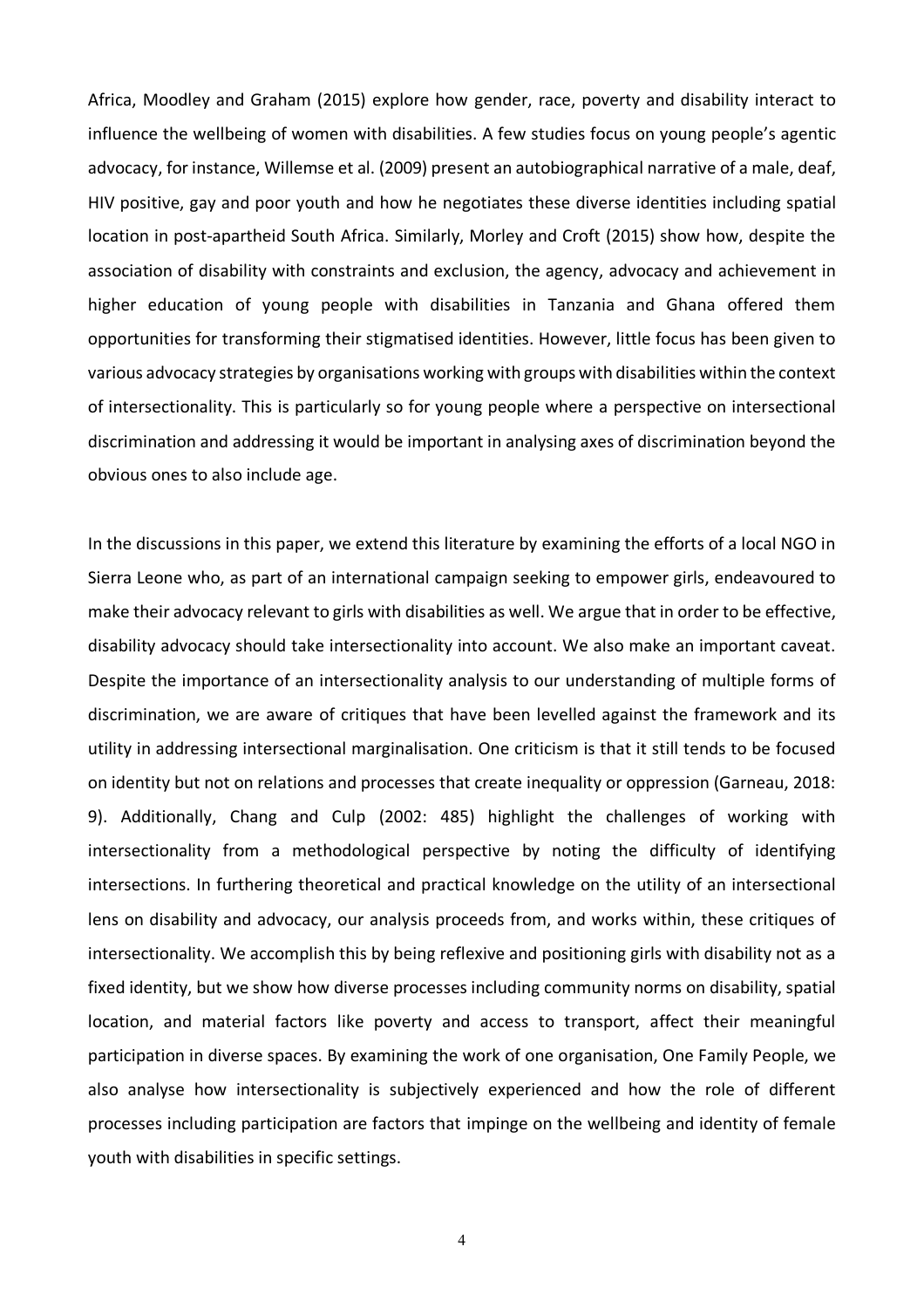### **Background, context and methods**

Historically, disability inclusion has proved to be an obstacle for disability rights activists in Sierra Leone, and exclusion of persons with disabilities continues to pervade all facets of public and private life. In a recent survey of persons with disabilities in and around urban areas in Sierra Leone, fewer than half of respondents stated that they were participating in their communities, with more associating their exclusion to discrimination from other community members than to practical issues like accessibility or distance to facilities (Trani et al., 2010). Persons with disabilities are persistently ostracised and constrained from active participation in society and young people in particular experience higher levels of violence. Disability studies has repositioned the exploration of disablement away from a medical discourse to one of social oppression and discrimination. These debates follow from the notion that disability is a social construct resulting from societal structures erected, sometimes unintentionally, due to entrenched attitudes and misperceptions (Bohman, 2005, Hosking, 2008, Goreczny et al., 2011). Many persons with disabilities have internalised the negative attitudes and misperceptions about their disability and suffer from shame and a low sense of self-worth. The stigma surrounding disability is culturally entrenched especially in the rural areas, with a widely held belief that it is caused by a parent's sin or the work of the devil (Powell, 2010). Having a child with a disability is thus a source of shame, and many families of girls with disabilities often hide them from public view.

Data for the research from which this chapter is drawn was collected over a period of nine weeks from June to August 2016, in the capital city of Freetown and the surrounding districts. The study was qualitative and utilised several techniques including twenty-eight semi-structured interviews and eleven focus group discussions with between five and ten participants of the GPP in each group. These were members of the Victory-Girls, referred to as V-Girls (and boys as V-Boys). Overall, there were nine same sex focus groups discussions, five with V-Girls; four with V-Boys, and two mixed focus groups discussions. These were complemented by interviews with and ethnographic observations of One Family People (OFP) staff members, government personnel, village chiefs, civil society organisations and participants of the GPP in the study communities. Of the hundred and thirteen research participants, twenty-one were girls with disabilities that took part in the GPP as members of the V-Girls. Some of the girls participated in focus group discussions with other girls in their community, as well as semi-structured interviews.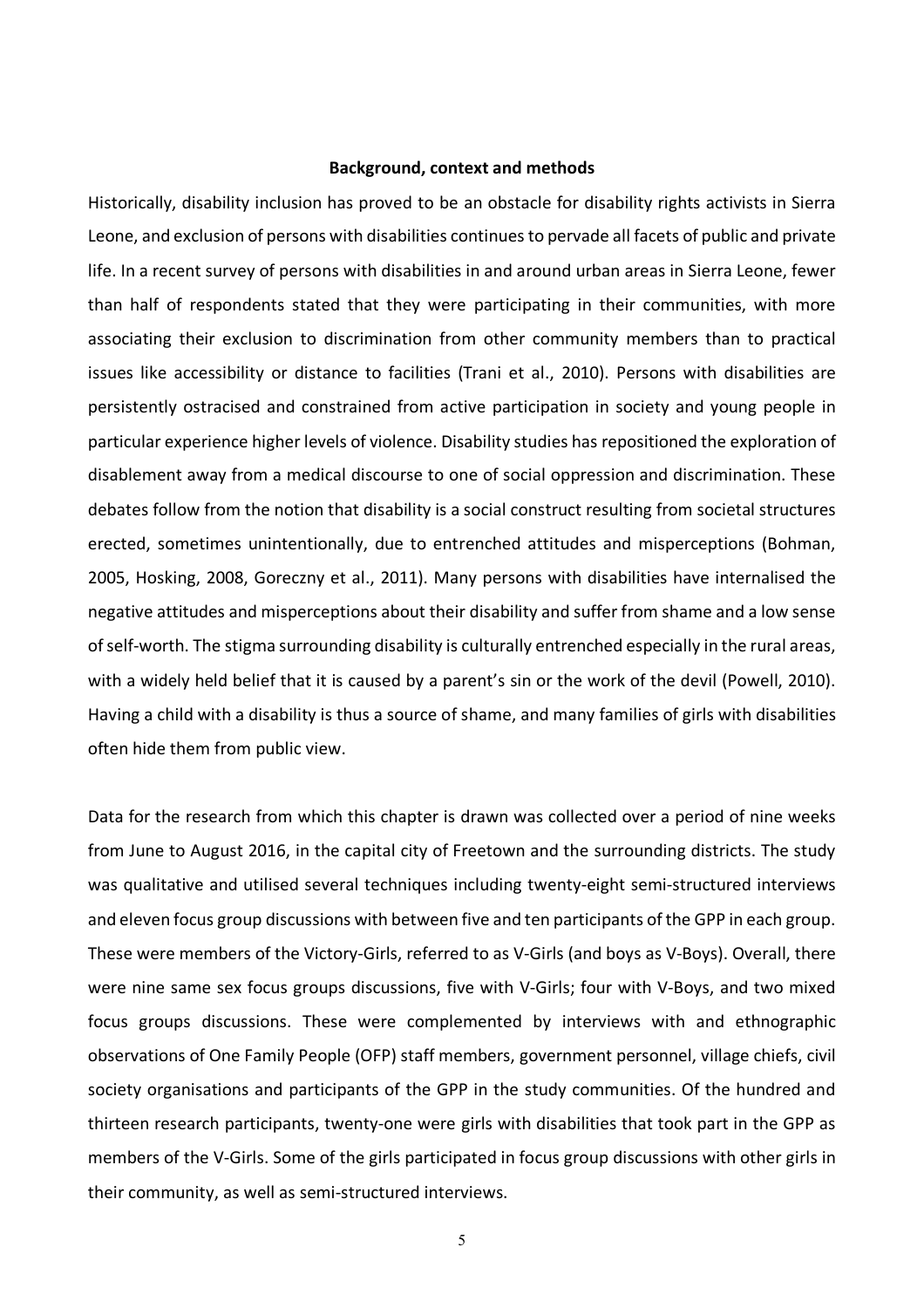The researcher's position as a cultural and linguistic outsider - young, white, middle class, ablebodied female - certainly had an impact on the research which took place in Sierra Leone, a fragile Sub-Saharan African state. While many of the research participants have a disability, the researcher does not, and this added a further layer of distance between the researcher and her participants, especially given the vastly different cultural and contextual meanings of disability. There is a body of literature that points out the need for reflexivity during the research process to consider how one's positionality might impact data collection and findings (Davis et al., 2000; Finlay, 2002). The researcher decided to live and socialise with the research participants throughout the research process to mitigate the initial difficulties of integrating in a way that was necessary for learning and adapting to the beliefs and behaviours of Sierra Leone. This living arrangement allowed the researcher to become familiar with the lives and experiences of the staff and the girls in the GPP. A degree of intimacy developed with the girls over time, and this helped significantly to build relationships of trust and brought deeper layers of understanding that would not have been possible if she had lived separately and interacted intermittently with the participants.

To mitigate the challenges arising from her positionality, the researcher adopted an intersectional approach to the research. She paid particular attention to the gender, (dis)ability, age and spatial location of her participants, and formulated research questions and methods appropriate to the particular participants, and she interpreted the results from an intersectional perspective. This provided "an understanding of the issues that is closer to the lived experiences of the equality groups that you are interested in, thus allowing you to develop effective strategies to address them" (Christoffersen, 2017: 2).

#### **One Family People and the Girl Power Programme**

OFP is a small locally-run NGO based in Freetown that was established in 2008. Their work can broadly be divided into two categories: day-to-day needs-based social work for persons with disabilities in the capital as well as wider-reaching and long-term advocacy outreach projects at the district level. OFP's personal and frequent contact with this group and their strong local knowledge of disability issues at the grassroots level have cemented their reputation within the disability community. One government minister explained that OFP "are very close to my heart", while a mother in Calaba Town also shared similar sentiments noting: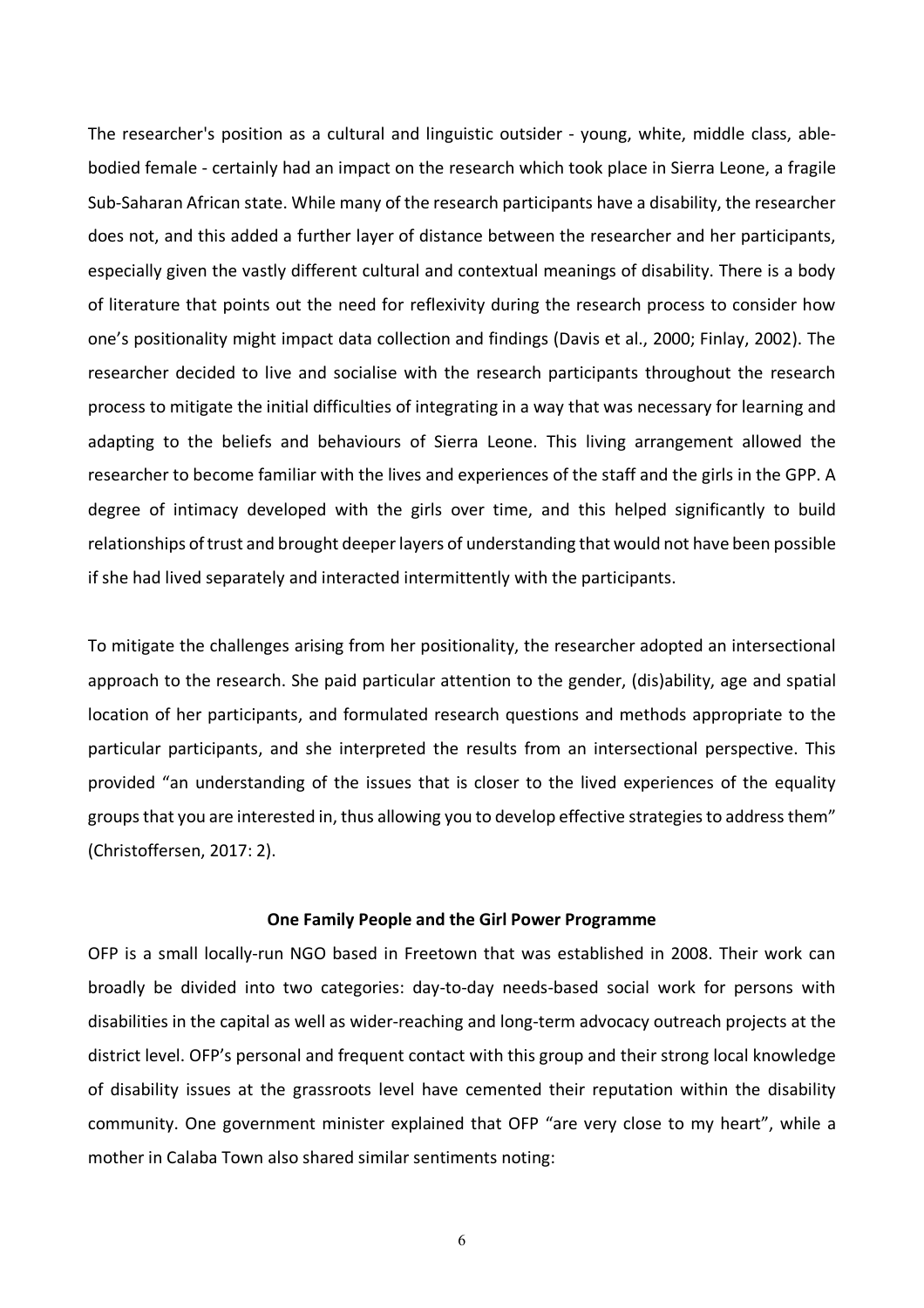"*Some NGOs are coming, they talk, talk, talk, but they do not do anything. But One Family People, they come here, they speak to us, they encourage us, and whatever they say, they do it*".

In OFP's early years, they suffered from a lack of sustainable funding, which made fundraising from foreign donors a major priority. While OFP's core mission is disability work, key staff members are also feminists which allowed them to seize funding opportunities for gender related activities. This resulted in the partnership with International Child Development Initiatives, a Dutch organisation, who offered them the opportunity to implement the GPP. The GPP was a five-year gender advocacy project that ran from 2011 to 2015 with the objective of increasing the protection of girls against sexual violence, early marriage and teenage pregnancy and to improve their economic and educational opportunities.

Like many countries in West Africa, Sierra Leone has patriarchal cultural roots that dominate social relations. Entrenched socio-cultural norms and values foster an environment in which significant gender inequalities exist, with girls and women having fewer educational and economic opportunities compared with those of boys and men. Women in rural areas have higher rates of illiteracy and marry at an average age of 15.5 years (Schroven, 2006). Teenage pregnancy has long been a problem in the country, with Sierra Leone ranking among the ten nations in the world with the highest teenage pregnancy rates in 2013 (Denney et al., 2017). Sexual violence was widespread during the 1991-2002 civil war, and this practice continued into the fragile post-conflict climate where a lack of legislative and regulatory structures fostered a culture of impunity and stigma surrounding abuse that often shamed victims into silence (Schroven, 2006). The residents of Dwazark, a community on the outskirts of Freetown with a population of approximately 5,000 inhabitants, recalled that in the decade after the civil war there were two or three cases of rape per day. According to one OFP staff member, the GPP was "the right intervention at the right time".

The programme's core strategy consisted of mobilising girls and enabling them to advocate for themselves. In the GPP, OFP set up a series of community initiatives that directly targeted 2,704 girls and young women between the ages of ten and twenty-five in thirteen communities in the Western Area and Moyamba District. Two sets of activities were central in these initiatives:

*1. Establishing V-Girls, MLPUs and V-Boys*. Extra-curricular life-skills training groups known as the Victory Girl clubs, or 'V-Girls', were established, providing an experience-sharing self-help platform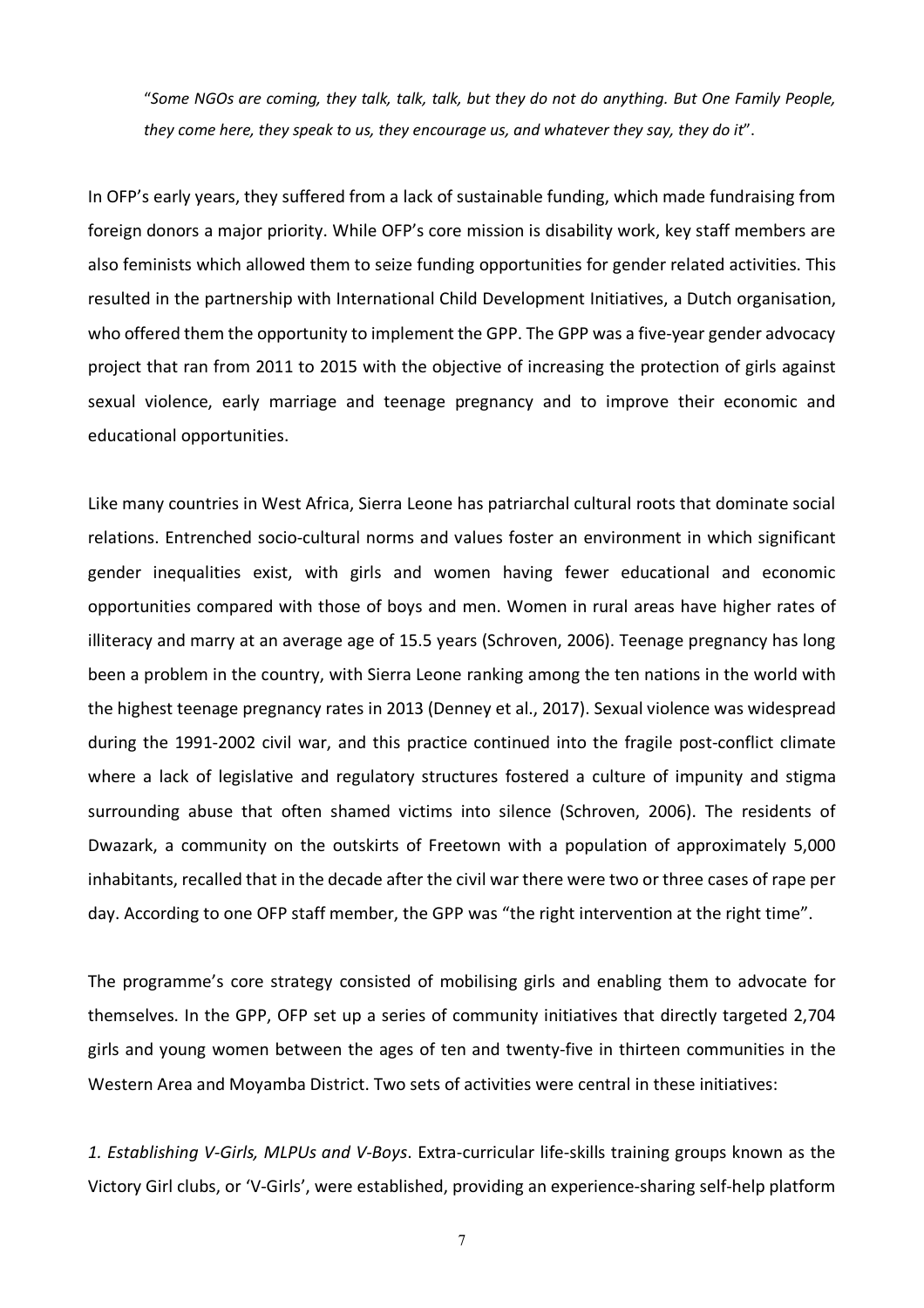for girls and young women and a forum to discuss the laws and rights to protection. Football, music, hairdresser training, dance and drama were among the activities available to the V-Girls, with initiatives such as the Forum Theatre offering space for awareness-raising of issues around sexual violence and early marriage via theatre for development performed in the communities. In addition, 1,000 parents and community leaders were targeted, with the formation of the Mothers-Led Protection Units(MLPUs) to train women in the communities to provide twenty-four hourly support for girls at risk of abuse, and the Service Providers' Network to reinforce the protection of girls as the cases went through the justice system. Over time, OFP brought boys into the project, creating the V-Boys for boys and young men in the communities to learn about the laws around genderbased violence.

*2. Legal Awareness and Capacity Building*. OFP sensitised communities about the law while drafting a guideline of rules about harassment to engage with disabling norms underlying the problems that were pervasive in the communities before the initiation of the GPP. At the lobbying level, OFP facilitated dialogue meetings between civil society and government stakeholders, engaging policymakers by calling for better implementation of policies and laws for the protection of girls, and hosted capacity-building workshops of government professionals about the laws against sexual violence. Alongside this, the GPP offered training and support for civil society organisations to work more effectively to promote girls' rights and bridge-building initiatives with representatives from the police to rebuild trust between communities and the police that had broken down since the civil war. At the time the GPP was implemented, Sierra Leone was seeing a collective push by donors, government, civil society and NGOs towards gender equality, and the GPP was one of a number of overseas-funded advocacy interventions to contribute to a changing attitudinal climate towards women and girls in the country.

## **Positive outcomes**

The findings reveal that local stakeholders look positively towards the GPP and its results. Every interviewee the researcher met with, from government ministers and Paramount Chiefs to participants of the GPP and members of the communities, reported the same feedback that the GPP contributed to increased knowledge in the communities on gender equality and helped to change awareness and behaviour on the rights of girls and women in daily life. The girls that participated in the GPP indicated that they felt better equipped to speak out for themselves against abuse, with one thirteen year-old girl exclaiming: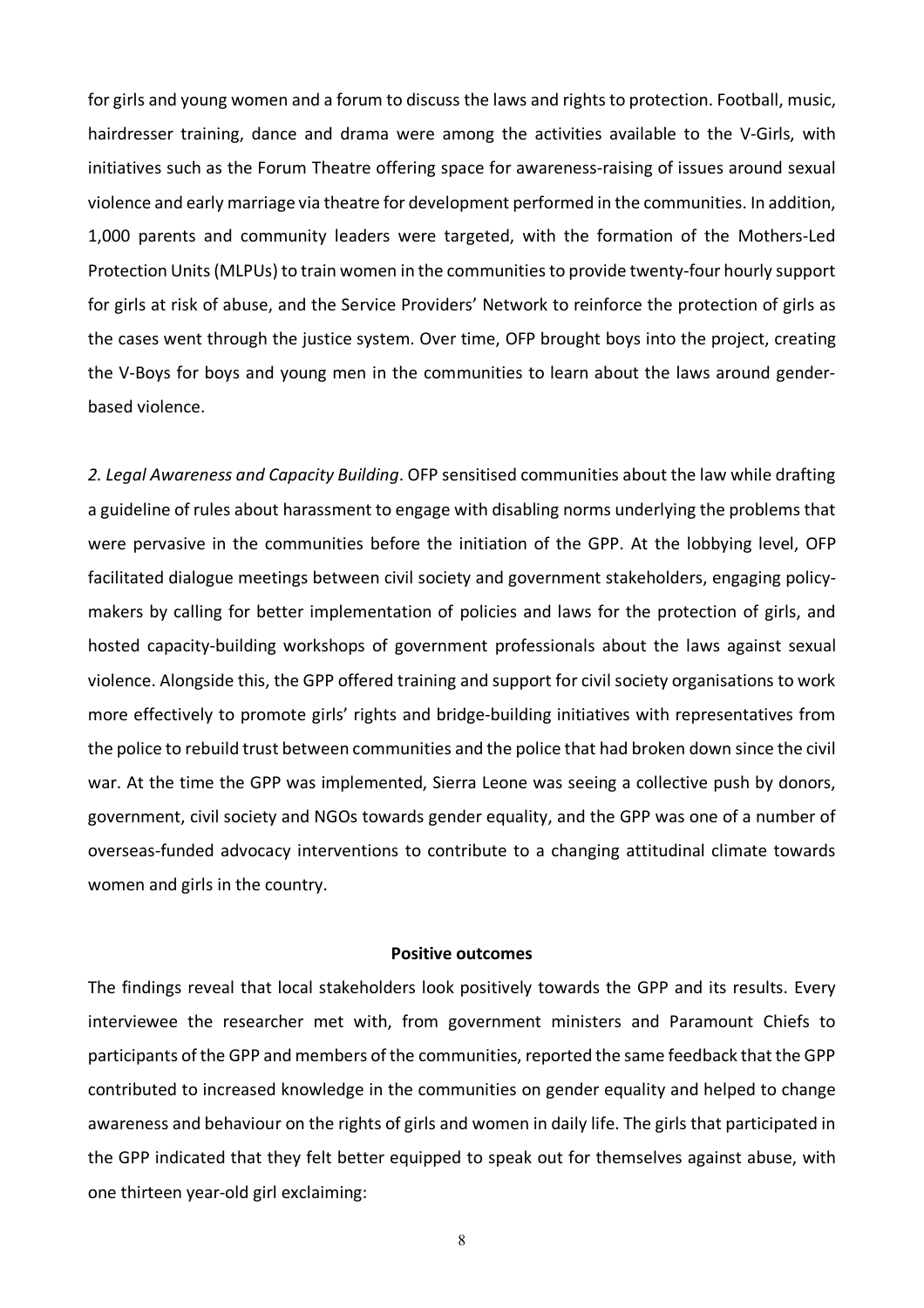"*Now when a boy touches my behind I turn around and say, 'Eh! Don't you grab me! I know my rights!"* 

The focus groups with the V-Boys signalled a change in their thinking and behaviour towards girls, particularly regarding respecting girls and refraining from sex at a young age. The GPP encouraged girls to share their experiences, and the research found some evidence that this had an impact on the culture of silence and shame around speaking out. As noted by the Paramount Chief in Moyamba:

*"Now communities are concerned, they are rejecting abuse, ignorance, those harmful practices against girls"*.

Because of the project, girls were now being accompanied to the police station by MLPUs and there has been improved follow-up of reporting by the police and court attendance of civil society members to monitor cases and ensure that prosecution is not prematurely terminated by threats or bribery. In conjunction with numerous other gender and child rights lobbying efforts in Sierra Leone, the GPP pressured the government to take responsibility in addressing gender-based issues. Respondents pointed out that the GPP contributed to the instalment of magistrates in all fourteen districts in Moyamba and played a role in the government passing The Sexual Offences Act in 2012 to close the gaps in the law around gender violence.

## *Participation of girls with disabilities*

Although the GPP was designed for the rights of girls in general, OFP made a particular effort to ensure that girls with disabilities participated in all of the programme's activities. When OFP staff entered the communities, they located girls with disabilities and actively encouraged them to participate in the GPP by becoming V-Girls, effectively extracting them from their metaphorical hiding places. They consistently reminded the girls that they are just like other girls, and can participate in activities and achieve the same as the other girls can. They spoke with the families of girls with disabilities to emphasise the importance of education for their daughters. They ensured that participants with disabilities were involved at every event, demonstration and performance, and they made efforts to consider practical issues like building accessibility and the need for sign language interpreters at functions. They emphasised that all girls are capable of achieving their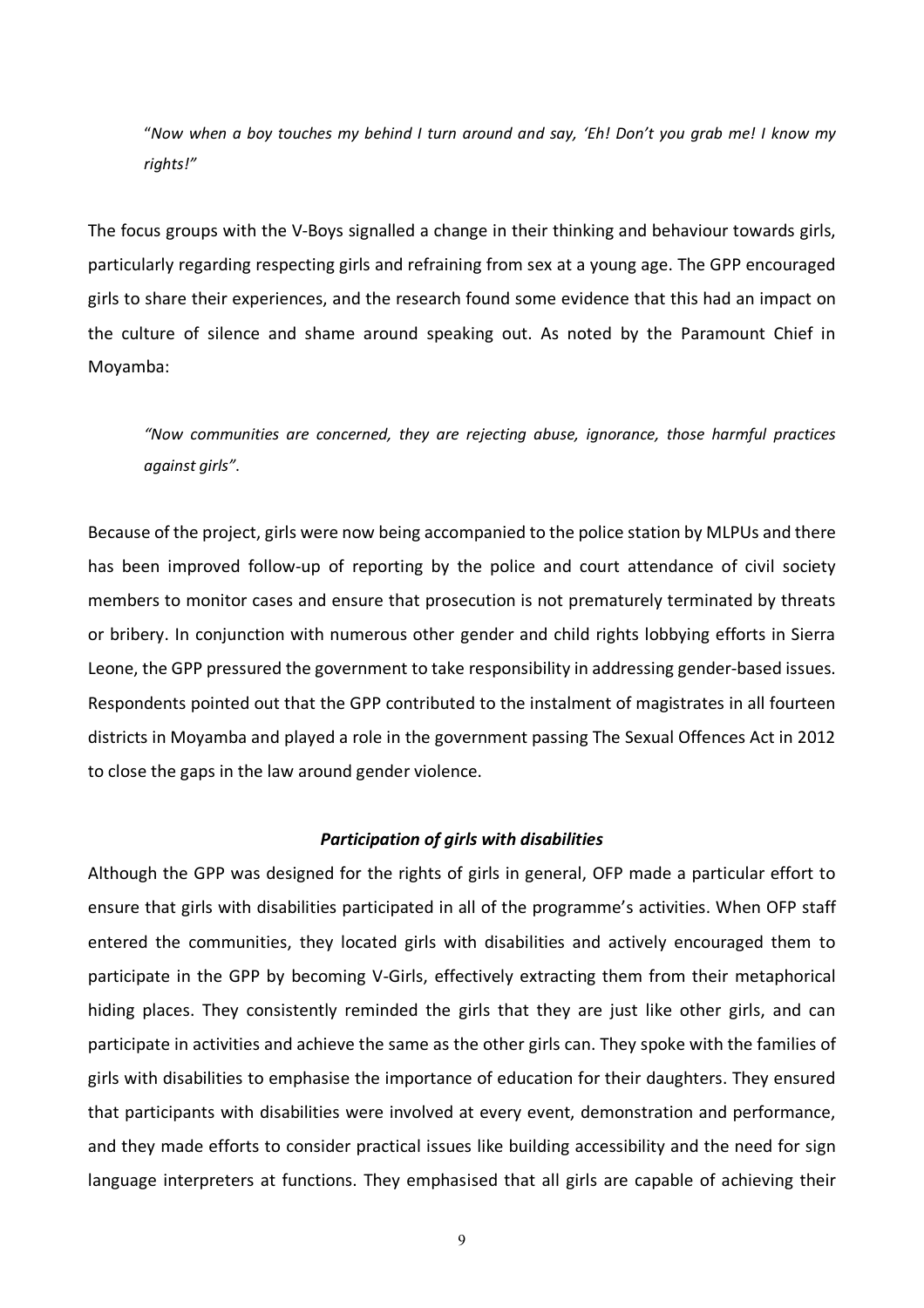goals, frequently repeating the motto that 'disability is not inability', to boost the girls' morale. At every opportunity, girls with disabilities were given the floor to speak out in support of the need for girls' protection and empowerment, acting as project ambassadors for the GPP. In the communities, they consistently framed the girls not as 'the disabled', but as 'girls', to remove the focus from their disability. Girls with disabilities were given a platform to present themselves as eloquent and confident young individuals who are responsible and capable of standing up for their rights and taking the lead in a community initiative.

The above raises the question of what the effects were of OFP's efforts to ensure the participation of girls with disabilities throughout all phases of the project. During the research it became clear that the encouragement of girls with disabilities to take part in the project at its development, organisation and delivery stages produced three main kinds of positive effects, alongside the project's intended outcomes in the field of gender equality: (1) it helped to increase girls' confidence, their sense of self-esteem and (self) advocacy skills; (2) it helped them build new social relationships and friendships with other girls, and (3) the girls' involvement in the programme helped to sensitise communities and challenge the widespread misconception that disability equates to inability and restrictions. Girls with disabilities were more enthusiastic about these changes than the changes that occurred regarding gender equality.

## *Improved confidence, sense of self-esteem and (self) advocacy skills*

The girls with disabilities who took part in the GPP stated that participation helped to increase their confidence and their sense of self-esteem after years of internalising negative feelings about their self-worth, and helped them to develop their self-advocacy skills to a point that they began to defend and speak out for themselves in the face of discrimination about their disability. The act of participating in this project, regardless of the project's content or objectives, has played a vital role in helping girls with disabilities grow in confidence, maturity and self-esteem. By taking part in the self-help groups and speaking out on issues of sexual violence and early marriage, girls with disabilities gradually learned to how to speak out in a public forum. They learned new skills of leadership and teamwork and they found their voice, recognising that they, too, have the potential to contribute to discussions and decision-making, which significantly helped the girls to regard themselves more positively. "It helped us know who we are, how we really belong in society*",* said one girl with a disability about the GPP. Participating in the project helped to foster more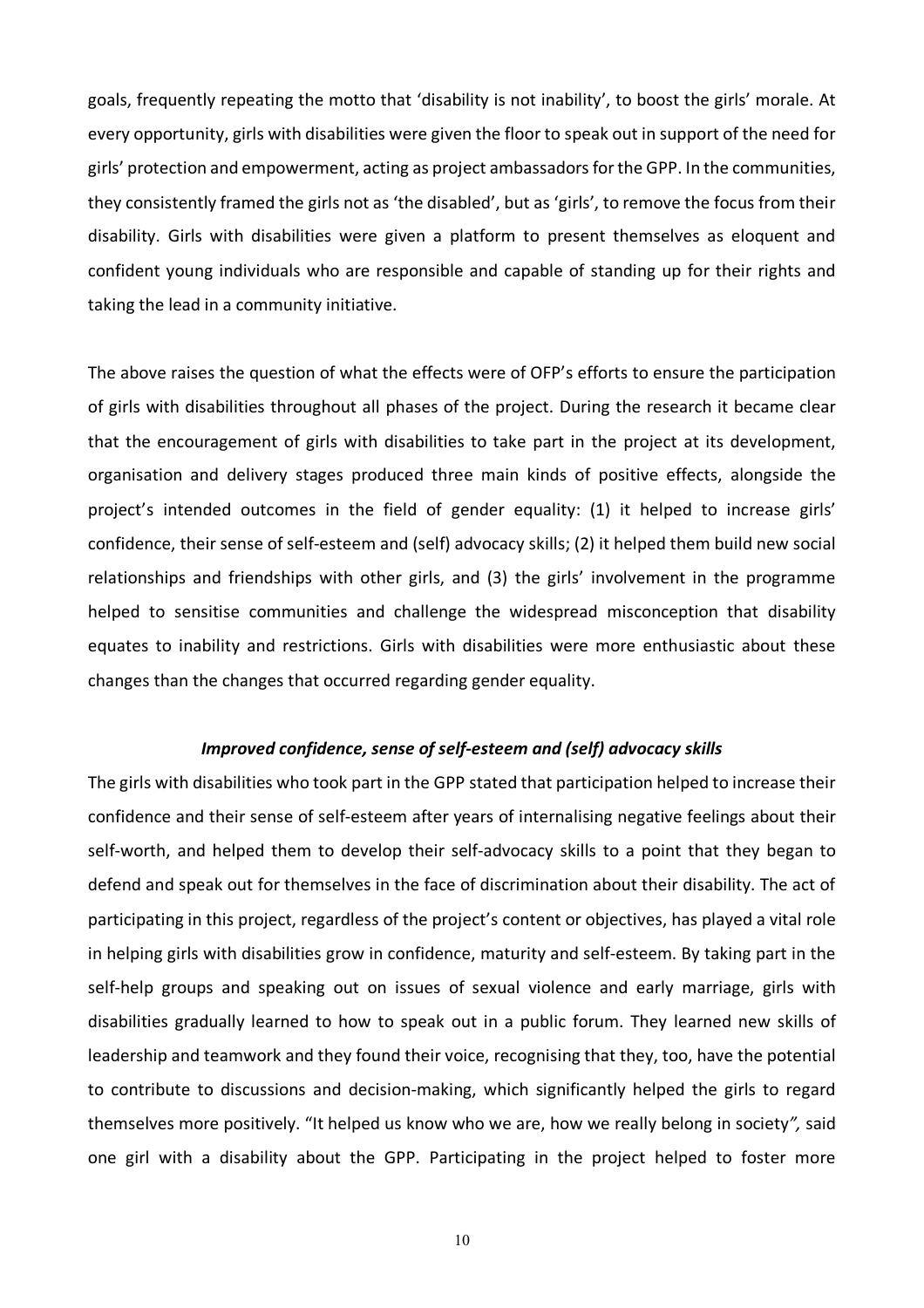constructive attitudes among those with disabilities who took part, including a participant who expressed the following:

"*To change the mentality must have to start with ourselves. We have to change our own attitudes. We can't just expect people to be coming to give us everything.*"

Inclusion of girls with disabilities in the program with their peers was empowering and boosted their self-image. Data collected from the interviews indicated that the girls who took part are less shy and less inclined to distance themselves from social situations, which they formerly believed were inaccessible to them because they were not worthy of joining in. A nineteen year-old girl with a severe disability acquired as a result of childhood polio noted,

"*Before I knew this organisation, I was ashamed. I thought when I talked, people would never even consider me*".

The staff repeatedly reminded the girls that their disability was not caused by sin, and that they were capable of joining in just like their peers. The deeply held sense of shame that often damages the self-esteem of persons with disabilities in Sierra Leone seems to have been significantly lessened among the girls who participated in the GPP. The notion of pride is incredibly important within advocacy and activism (Grimm & Pilkington, 2015), and by realising that their disability did not have to be such a barrier to their participation, their confidence and sense of self began to improve.

By repeatedly speaking out on issues of sexual violence and early marriage in the GPP, girls with disabilities gradually learned how to speak out and articulate their frustrations related to their intersectional identities. Persons with disabilities are a frequent target for verbal abuse on the streets of Sierra Leone, but the girls who participated in the project indicated that they felt more equipped to speak out for themselves in the face of insults, as explained by one girl with a physical disability:

"*Before Girl Power, I would just keep my head looking down. But now if someone discriminates against me, I use this as an opportunity to defend myself and educate them!*"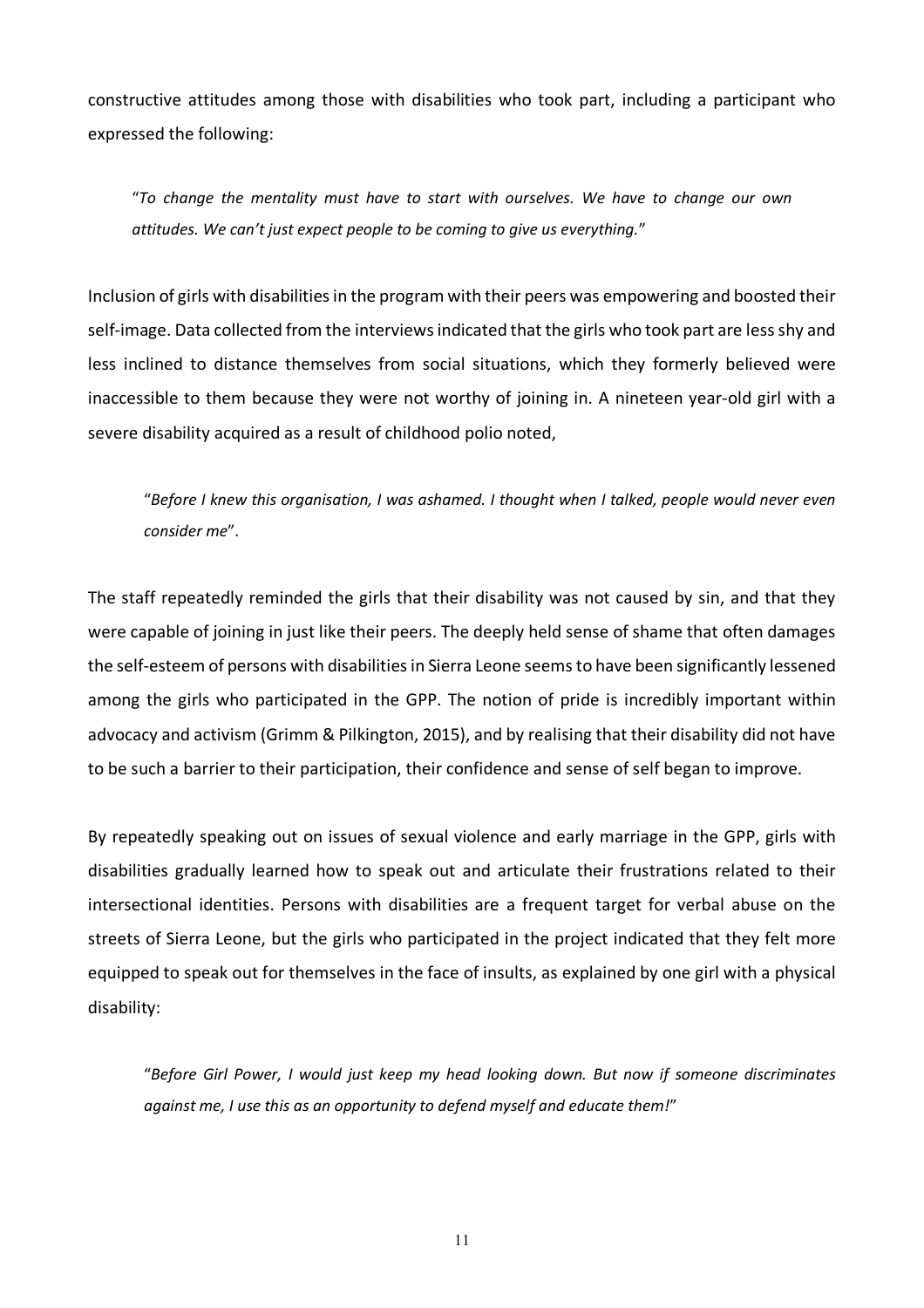Participant observation data revealed that girls who had participated in the project carried themselves with pride and dignity in a way that is rarely seen from other persons with disabilities in Freetown.

In the project's baseline survey, OFP noticed that there were no role models that existed to act as inspiration for girls with disabilities in the communities. Scholars who have investigated the impact of role models on individuals have highlighted their importance in provoking self-enhancement and inspiration (Lockwood & Kunda, 1997; Johnson et al., 2016). When OFP entered the communities to deliver the project, their staff with disabilities who led the workshops and discussions inspired and impacted the mind-sets of the girls with disabilities. Over the course of the project, the girls with disabilities themselves began to act as role models, in turn becoming a source of inspiration to their peers including girls with and without disabilities. Their status as role models was a part they played with pride, typified in the following statement from one of the project's participants:

"*Disabled girls were admiring us! They were thinking, 'These girls are disabled and they are speaking out against sexual violence. If they can stand up and say 'No' to violence, then so can we!*'"

In the third year of the project, OFP created the Gold Champions after-school club for standout girls of the GPP, the majority of whom were girls with disabilities. The intention of the programme was to enhance their status as role models by training the girls to lead their own GPP self-help groups for girls in the communities thereby becoming mentors themselves. Participation brought an opportunity to develop self-advocacy skills, a necessary pre-condition for activism if these girls are to fight for their disability rights in future.

## *New social relationships and friendships*

Participation in the programme also helped girls with disabilities to build new social relationships and friendships with other girls. The GPP provided girls with disabilities the opportunity to frequently interact with girls without disabilities, something which did not happen before. Participation at after-school clubs and recurring events with such interactions alleviated girls with disabilities' sense of social exclusion and segregation from other young people. Friendships between girls with disabilities and girls without disabilities have been formed and they are allies in transforming mind-sets about persons with disabilities. Many of these friendships had continued at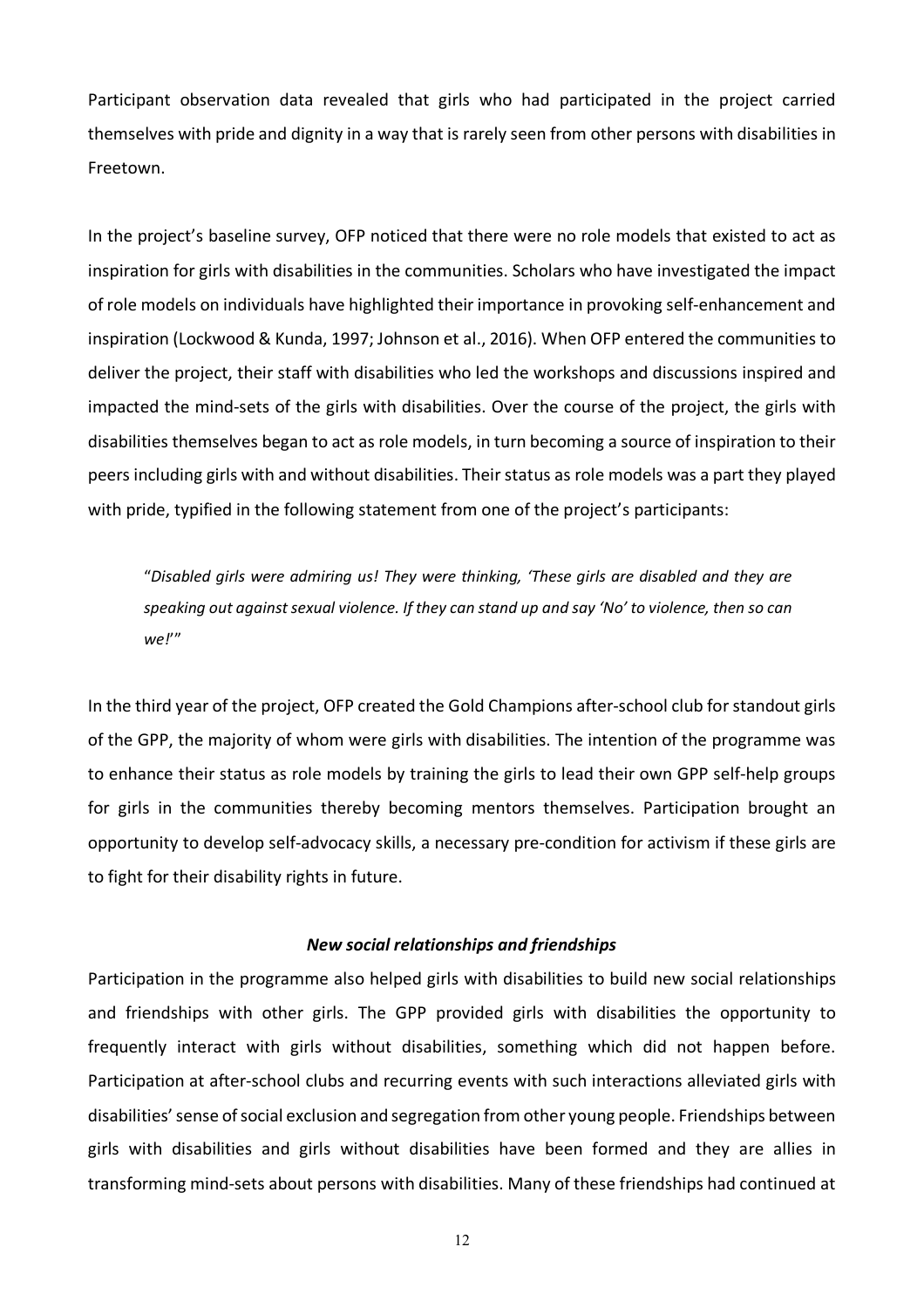the time the research was undertaken, even though the programme had concluded. One girl with a mobility impairment who lives in central Freetown was delighted by the fact that her new friends now defend and support her at school when other students insult her about her disability:

"*With Girl Power we have created a friendly relationship with them [girls without disabilities]. Now when I am in trouble with people, they say, 'Eh! Do not disturb her, she is our sister!*'"

Much of the discrimination that surrounds girls with disabilities is borne out of fear and ignorance, but the inclusion of girls with disabilities in the GPP has contributed to reducing the distance and social barriers that often exclude them. The reticence and stigma of being friends with persons with disabilities also seems to have decreased. Data from interviews with a cross-section of study participants suggest they are now regarded more as individuals and less defined primarily by their disability identity. Social norms that discourage friendships between persons with and without disabilities can often be more disabling than the disability itself. Inclusion and social connections has undoubtedly improved the emotional and psychological wellbeing of the girls with disabilities, who were deprived of these things for so long.

## *Sensitise communities*

Finally, the girls' involvement in the programme helped to sensitise communities and challenge the widespread misconception that disability equates to shortcomings and difference. One of the most successful outcomes of participation of girls with disabilities in the GPP according to interviewees has been the sensitisation and change in mind-sets in the communities about persons with disabilities. To illustrate the extent to which social norms in Sierra Leone discourage friendships between people with and without disabilities, one schoolboy said that when he first visited the OFP office and saw persons with disabilities there,

"*I wanted to run! I became shocked because I never knew this organisation was working for disableds. I made up my mind never to go again*".

However, as a result of his participation in the GPP, he is now friends with the children he initially wanted to escape from, demonstrating the attitudinal shift that has occurred among those taking part in the project. The change in mind-set was also noted by adults as stated by one government official: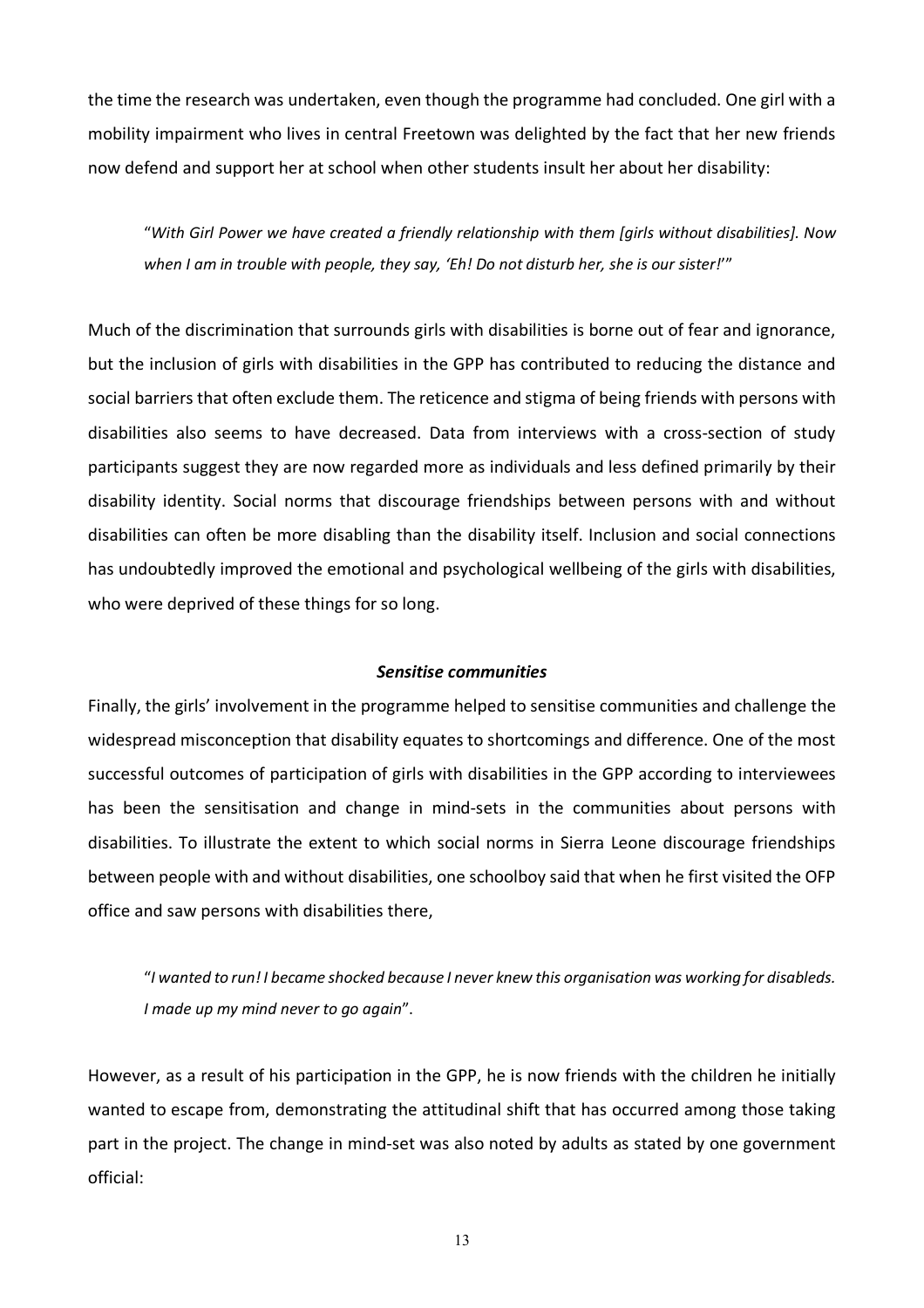*"Before I met One Family People, I was the same as everyone. I only felt pity for the disabled. But since I met One Family People, my perception changed. I see them as being unique and they have lots to offer, but are not given the chance*".

For the first time, these girls were seen in a new light as eloquent and capable young rights-holders taking the lead in a community initiative tackling gender equality. This marked a stark departure from their previous conceptualisation merely as victims. Conceived to improve the rights of girls including girls with disabilities, an unintended outcome and consequence of the project has been disability sensitisation. Witnessing a group of girls with disabilities in this new way, being active alongside their peers, has helped to leave a symbolic contribution on audiences about what it means to have a disability. For many, it changed the way they perceived and related with persons with disabilities. The participating girls with disabilities were treated more as responsible and capable individuals, many for the very first time: "Being part of the Girl Power was the first time we got respect in our community", noted one young woman in her early twenties with a physical impairment at Kissy Shell in Eastern Freetown.

This elevation in status also occurred within their own families. Several girls with disabilities who participated in the GPP reported that they had gained more esteem within the family setting. A young girl with a disability in Moyamba explained:

"*My parents did not consider me before. Whenever there was a kind of, decision-making, they would only consider my brothers and sister. It's much better now. My father now trusts me to give me a key to the house*".

The project instigated the need for a change in attitudes towards persons with disabilities as reliable and responsible individuals. In this way, the GPP has facilitated the challenging of disabling social norms and negative stereotypes about persons with disabilities through inclusion of girls with disabilities in the activities of the programme and enabling the creation of allies among girls with and without disabilities. The shifts in constraining norms and beliefs about disability point to potentially transformative pathways for advocacy that was facilitated by these girls' inclusion and participation.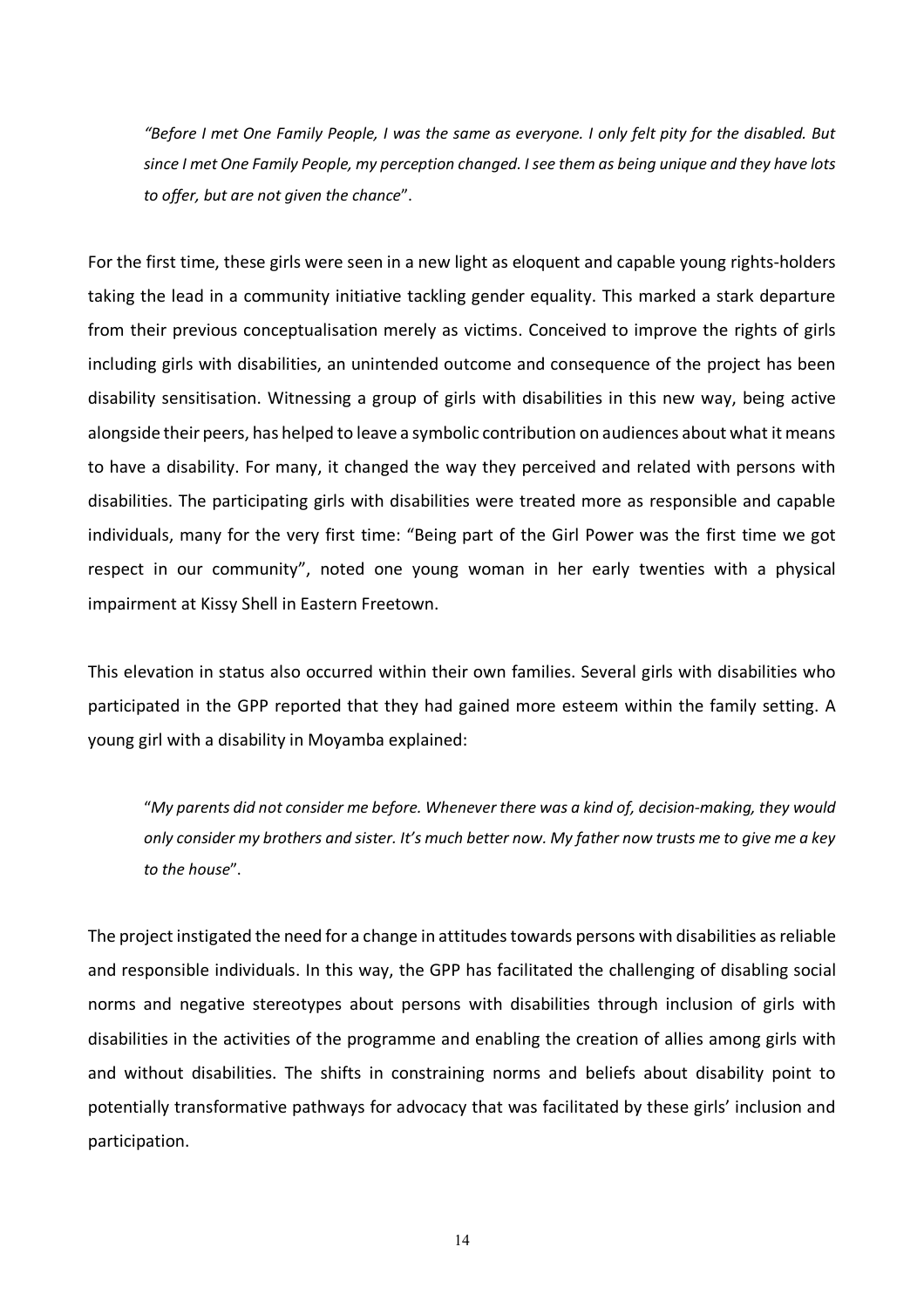#### **The importance of an intersectional approach**

The preceding shows how intersections of gender, age, socio-economic status and disability create multiple layers of discrimination for girls in Sierra Leone, because as noted by Symington (2004) they work together to produce a distinct experience of marginality. Intersectionality is thus an important analytical tool for working across strands of identity as well as institutions and norms that use identity to exclude. By opening up spaces for girls with disabilities to re-position themselves as (self) advocates, the GPP enabled the realisation of positive outcomes for these girls, playing an important facilitative role in opening the door to reconstructing misperceptions about disability, and thus can be seen as an exemplar of disability advocacy.

In this section we argue for the need to strengthen the participation approach by building disability advocacy that is intersectional. This requires an intentional recognition of the ways that age, gender, income level and (dis)ability work together with other facets of identity, along with an engagement with the structures that exclude on the basis of identity.

#### *Transport*

This research revealed the multiplicity of constraints that girls with disabilities were dealing with that hindered their full participation in advocacy activities. One such constraint was the practical matter of transportation. In the hectic pace of life in Freetown, transport is a major problem for persons with physical disabilities, because 'poda-podas' (minibuses) are hesitant to pick them up if it involves additional time waiting for them to disassemble their wheelchairs. This meant that the programme's participants with physical impairments often arrived later to GPP events, and sometimes did not arrive at all, curbing their active involvement and meaning their voices were absent from the advocacy discussions. Intersectional work would require intensification of advocacy and engagement with the minibus drivers as allies, as well as with members of the community, local government and other stakeholders to resolve these and other systemic challenges.

## *Sexuality*

The GPP's stated aims were the reduction of early sexual relationships, teen pregnancy and sexual violence. A key rationale behind OFP's drive to include girls with disabilities in the advocacy project was their consideration that girls with disabilities are particularly vulnerable to abuse and exploitation while lacking information and access to services. Indeed, as the researcher grew to know the girls with whom she lived during fieldwork, it became evident that the girls with disabilities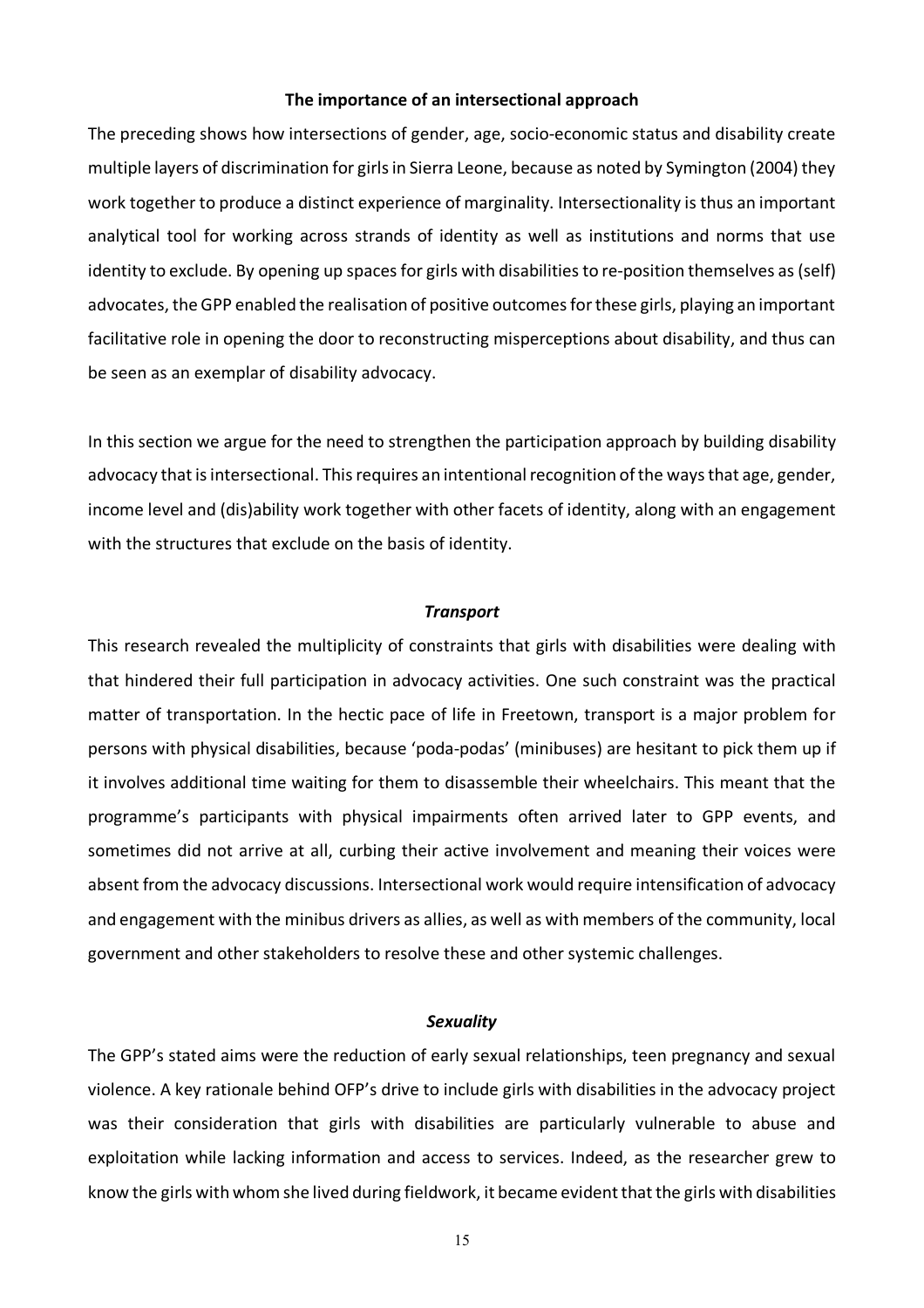who participated in the GPP have a more nuanced and complex relationship to their sexuality, but that this risked being overlooked. In many cases, girls with disabilities are vulnerable to and succumb to relationships at a young age because they have been abandoned or ignored by their families, or viewed as asexual due to their disability. One girl in her early twenties wanted a relationship but bemoaned the fact that boys never showed her any attention because of the disability she had contracted as a result of childhood polio. Another V-Girl claimed that her relationship with her boyfriend and the father of the child she bore at age fifteen is sacred, as "he was the first person to ever show me love."

High rates of teenage pregnancy among girls with disabilities are, in many cases, related to their marginalisation from the socio-economic, educational and health sectors. Furthermore, girls with disabilities will sometimes have (many) children to show that they are sexual beings, in an attempt to disprove the assumption that persons with disabilities are asexual and infantile (Murphy & Young, 2005; Nam, 2012). Alternatively, they might have multiple children at a young age, believing that their offspring will provide care for them (Majiet, 1996; Tepper, 2000). As one participant whose polio left her debilitated from the waist down, explained, "my son is my legs" for household tasks, including bathing and shopping. Another reason for bearing children is the belief that children can earn more money from begging which is a dominant livelihood strategy for many persons with disabilities in Sierra Leone.

A number of studies have identified a connection between disability and sexual and physical abuse (Alriksson-Schmidt et al., 2010; Mays, 2006), and this is consistent with the researcher's findings from Sierra Leone. Referring to rape, a V-Girl with a disability in her early twenties explained,

"*Some men think, since this person is a disabled, she will not be able to fight me. So, they just come in and go away*".

Clearly, the intersection of disability with other factors exacerbates their situation. This is consistent with studies that have found that women with disabilities are more likely to stay in abusive relationships because they have internalised negative attitudes about themselves or because they believe that a violent partner is better than none at all (Amalo, 2013; Peta, 2017).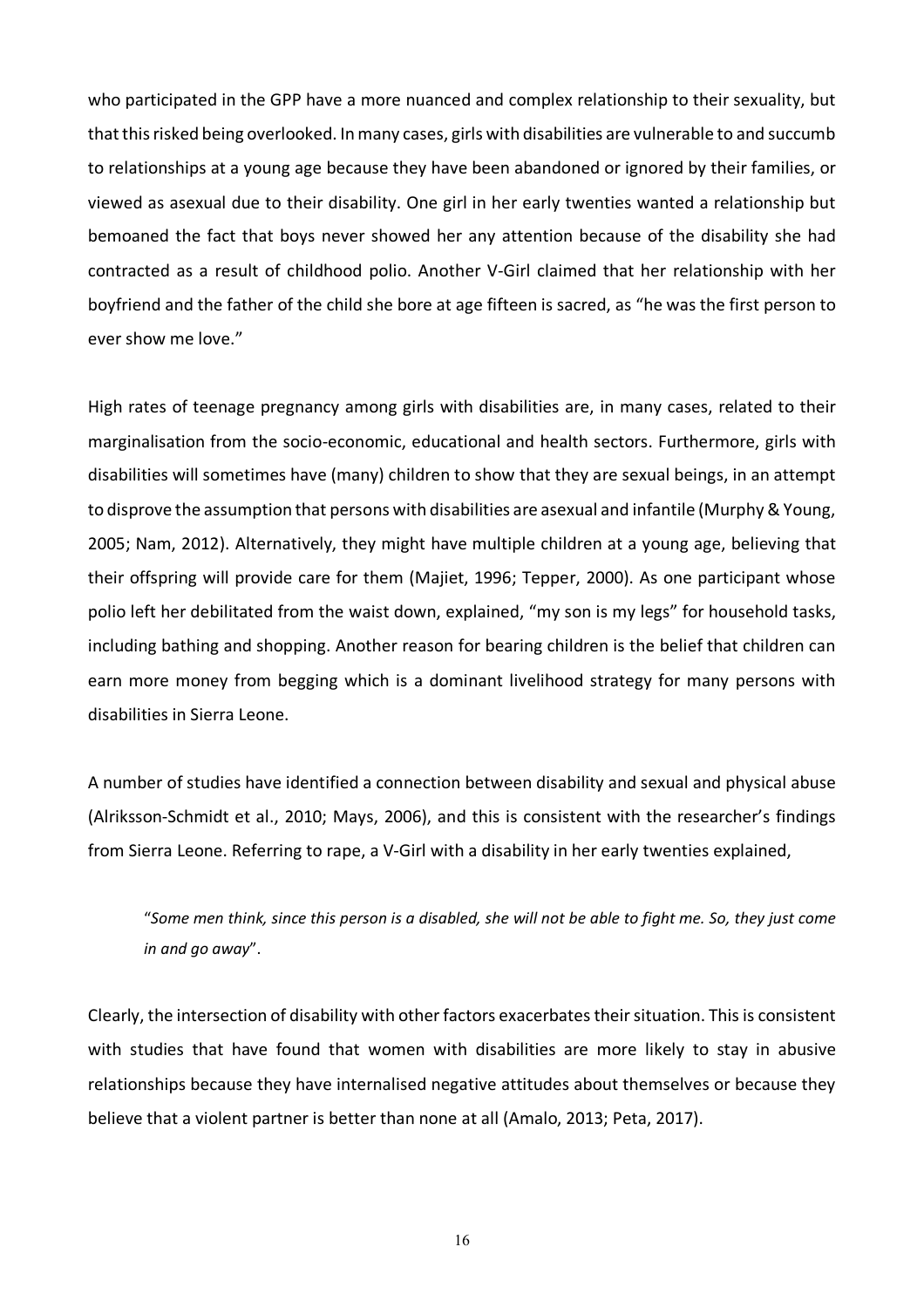This points to the need for an intersectional approach to engage with these multiple dimensions of girls' lives that highlights the heterogeneity of girls generally and girls with disabilities specifically. The intersectional experiences of girls with disabilities requires an intersectional approach which includes messages and strategies that are tailored to their to their specific vulnerabilities and pays attention to their articulated needs. Importantly, an intersectional approach also requires that interventions problematise the diverse and often disabling contexts in which these girls are located rather than focusing on the individuals themselves. Such an approach complements participation with transformative strategies allowing advocates to achieve full inclusion. One of the project's success stories, for instance, is a girl with a severe physical disability who excelled in the GPP and rose to a leadership position, and who regularly spoke out to large audiences at the programme's events. Since the project has ended, she is now studying at university, and is one of just twenty students in the country taking advantage of the government's policy of free tertiary education for persons with disabilities. This was only possible because, alongside the project's female empowerment advocacy messages, she was able to seek and receive a scholarship from a Western donor organisation to attend high school enabling herto continue her education and eventually join university. This highlights the importance of considering multiple intersecting dimensions of injustice including ability, class and spatial location, and how they come together to define marginality in different ways for different people.

#### **Identity and beyond to a relational approach**

Disability is a widely heterogeneous term covering a broad variation in the type and severity of different impairments. In the GPP, girls with certain types of disabilities benefited more than others: girls with physical disabilities, for instance, were over-represented in the GPP, while girls with other types of disabilities, including speech and hearing impairments and severe learning disabilities, were under-represented or left out altogether. For more inclusive and effective participation, practitioners must adopt an intersectional approach in their work, which takes into account the heterogeneous nature of disability including identifying and providing support based on the differential needs which are gendered. In other words, by taking intersectionality into account, (self) advocacy can be made more inclusive. Participation, when implemented with a deliberate focus on the awareness of the multidimensionality of marginalised identities, offers a transformative opportunity if practitioners are specifically cognizant of the unique and intersecting obstacles, differences, needs and perspectives of the participants that sit at the nodes of exclusion. Intersectionality signals the importance of forging new group identities and creating new alliances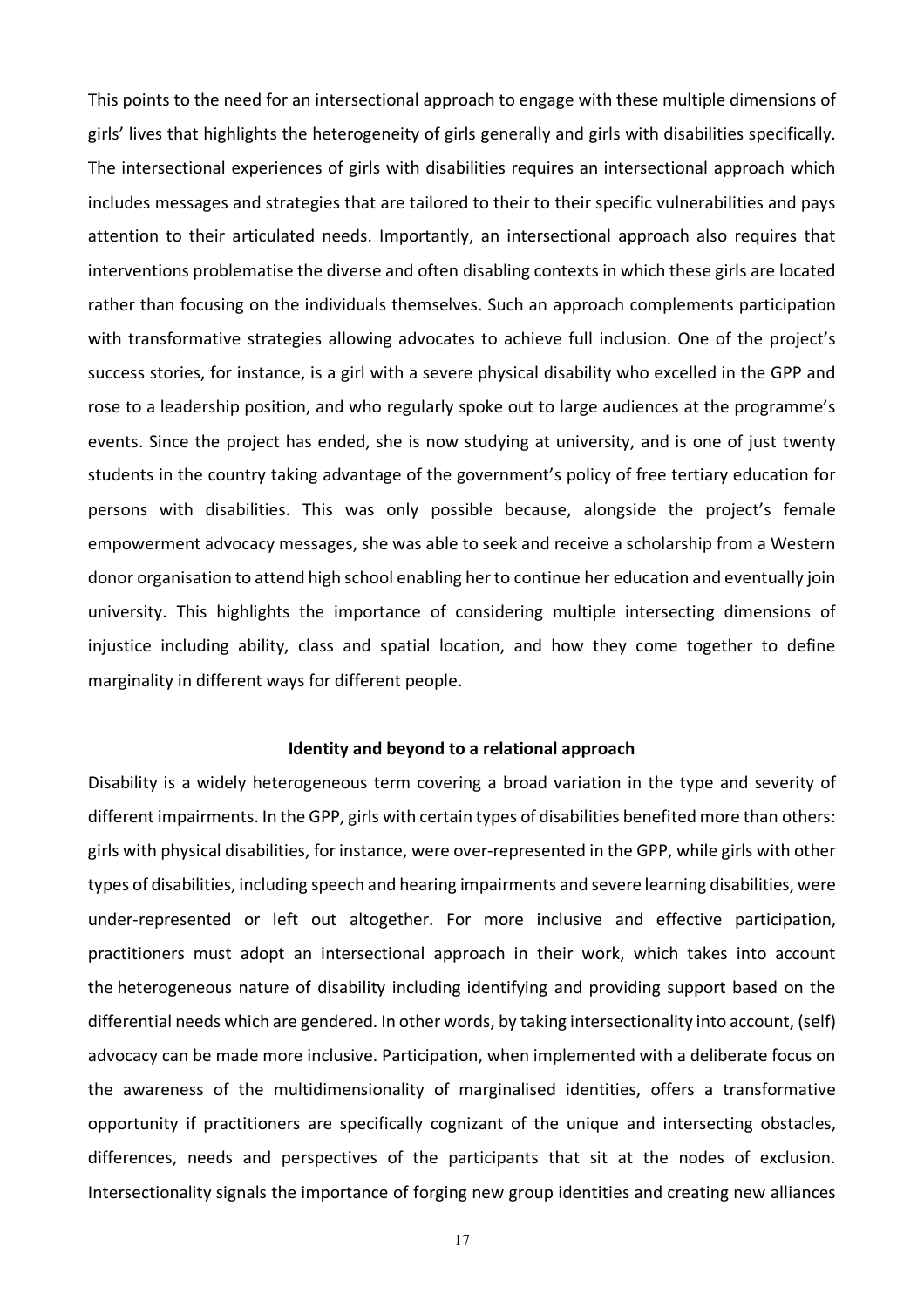beyond a single issue, with the linking of the disability movement to the gender movement being just one example of such an alliance. Ultimately, group identities are vital for collective mobilisations for rights, resources, and recognition, which can pave the way for new solidarities beyond disability alone (Della Porta & Diani, 2006).

Overall, much has been accomplished in the GPP for girls with disabilities, especially when taking into account that it was designed for the rights of girls in general. Our analysis, however, also identified some important constraints and limitations of the GPP and showed how the marginalisation of girls with disabilities in the programme is intersectional and related to structural institutionalised powers and processes (see Hickel, 2014). We therefore assert that future advocacy can achieve even more by going beyond identity and agency to examine these social relations, institutions and processes that create inequality or oppression. We argue that truly transformative change for girls with disabilities must go beyond the inherent value of amplifying their voice and agency and changing (mis)perceptions about their ability. This requires efforts to also engage with and shift disabling gender and social norms as well as linkages with complementary efforts including policies and projects that help communities and females specifically, to overcome structural constraints that actively disempower them. The role of the state in addressing structural vulnerability should not be obscured (Penn, 2017; Okwany, 2016). This is consistent with the contention by (Cho et al., 2013; Garneau, 2018) that a critical starting point of intersectional inquiry must go beyond individual subjects and identity to engage with social relations and institutions of power.

## **Conclusions and way forward**

This chapter has examined the advocacy efforts of a local NGO in Sierra Leone, which, as part of an international campaign seeking to empower girls, tried to make their work relevant to girls with disabilities as well. Taking an intersectional approach, we explored whether, and how, the programme was beneficial to and cognizant of the multidimensional lives of girls with disabilities. The findings affirm that disability is profoundly gendered and for females, is associated with constraints including social discrimination and marginalisation. The subordination of young people in social relations means that for female youth, age intersects with their gendered disability to accentuate their socio-economic marginalisation in life including in advocacy activities. We contend that looking at disability advocacy through an intersectional lens offers fresh insights and a new way forward for taking the participation approach even further, through greater recognition of the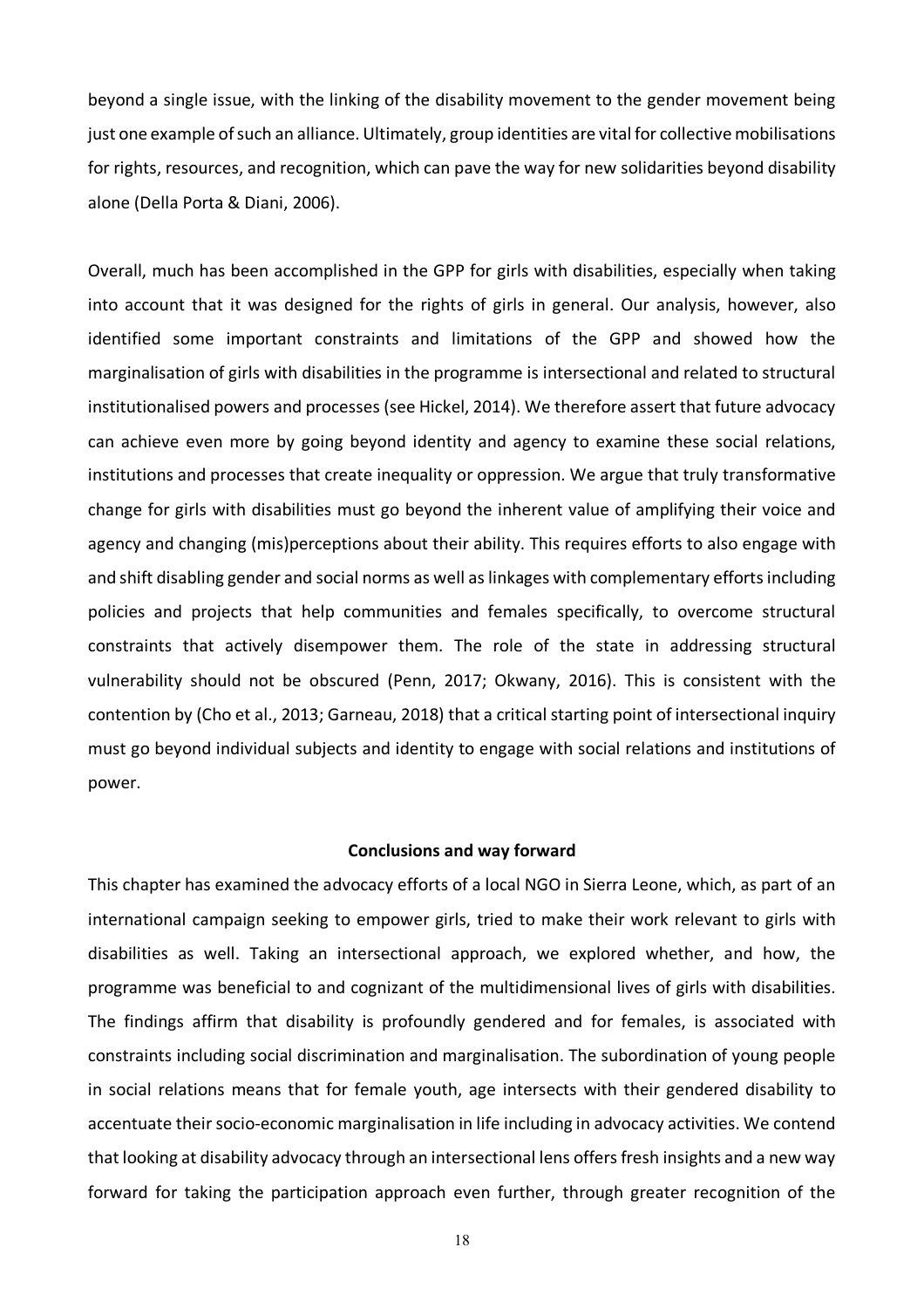intersectional nature of disability. Indeed, findings revealed that despite the association of disability with constraints, discrimination and exclusion, the project had significant beneficial impacts.

Notably, three kinds of positive effects for girls with disabilities were identified that were directly related to their participation in the advocacy activities. First, the study showed that by involving girls with disabilities in activities that develop their self-advocacy skills, their participation contributed to an increase in self-esteem and self-confidence. Secondly, through sustained interaction between girls with and without disabilities, participation contributed to inclusion and the formation of new social ties. Third, by giving girls with disabilities a public platform and framing them in a positive light, participation contributed to community awareness while inspiring other girls with and without disabilities. Where multiple identities are associated with interrelated mechanisms of discrimination, it makes sense for advocates working for different causes to join forces and strengthen their case. This points to the importance of cross-issue alliance building.

While these findings show that gender advocacy can be made disability relevant and that it is possible to address multiple identities within a single advocacy campaign, we also highlight limitations, which have implications for effective disability advocacy, particularly in instances where there are constrained funding opportunities for disability-specific projects. Advocacy strategies are rooted in an understanding of what drives exclusion and identities and experiences are complex expressions of intersecting social forces and structural power relations. Thus for advocacy to be more inclusive and effective, we draw on our analysis to argue that for programmes like the GPP. Intersectional thinking must go beyond a focus on identity and increasing the agency and advocacy of girls, by offering pathways for examining the processes that shape the structural relations and processes that infuse and define inequality and oppression in socio-economic life.

# **Acknowlegements**

The authors would like to acknowledge the cooperation and assistance offered by Liliane Foundation and One Family People for making this study possible

# **References**

Alriksson-Schmidt, A. I., Armour, B. S. & Thibadeau, J. K. (2010). Are Adolescent Girls With a Physical Disability at Increased Risk for Sexual Violence?. *Journal of School Health*, 80 (7): 361-367.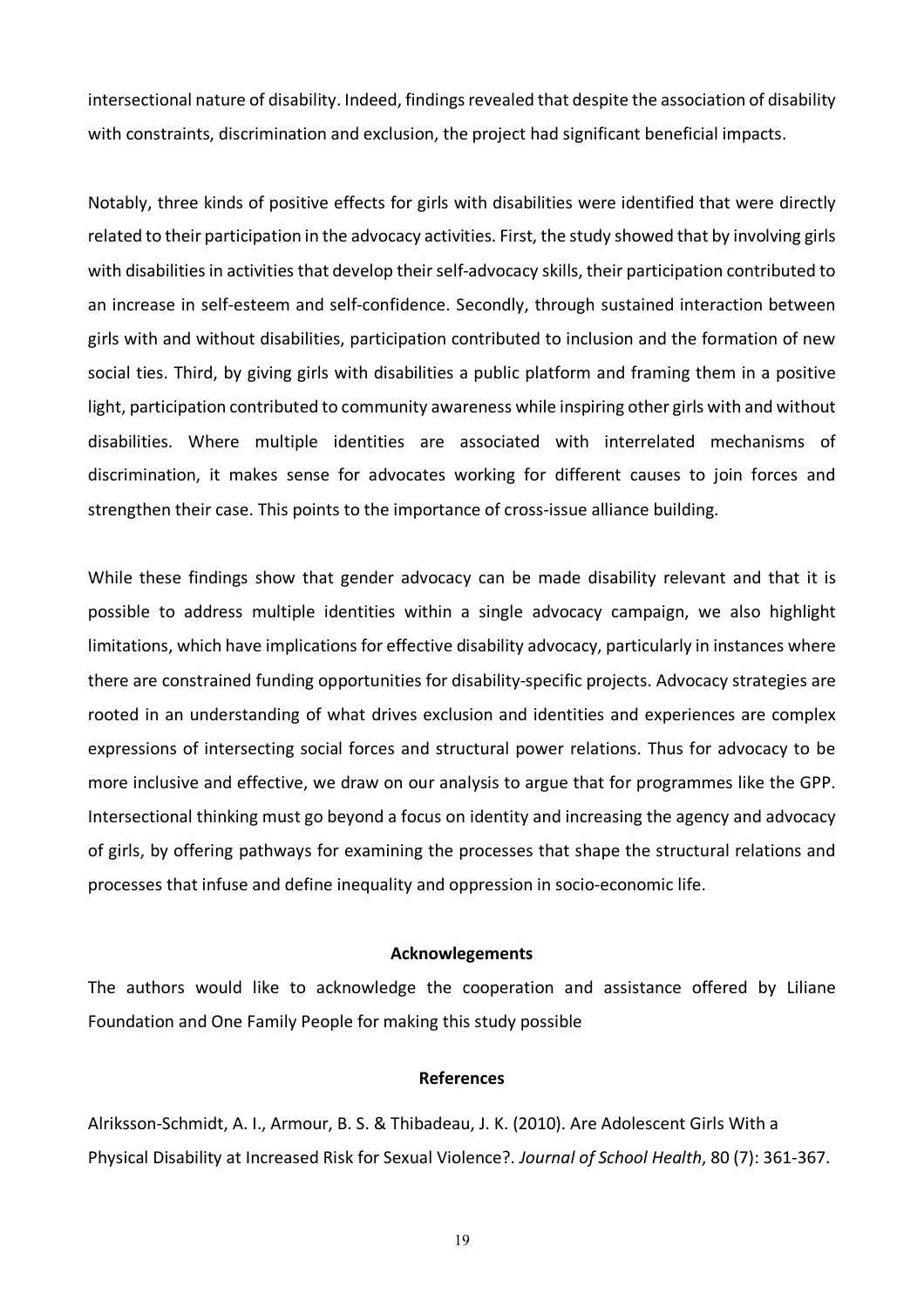Amalo, P. E. (2013). *Access for Women with Disabilities to Sexual and Reproductive Health Services in Lira, Northern Uganda: Experiences, Obstacles and Strategies* (MA Research Paper). The Hague: International Institute of Social Studies (ISS).

Barrett, J. B., Van Wessel, M. & Hilhorst, D. (2016). *Advocacy for Development: Effectiveness, Monitoring and Evaluation*. Wageningen: Wageningen University.

Bilge, S. (2013). Intersectionality undone: Saving intersectionality from feminist intersectionality studies. *Du Bois Review: Social Science Research on Race*, *10*(2), 405-424.

Bohman, J. (2005). Critical Theory. *The Stanford Encyclopedia of Philosophy* (Spring 2005 Edition), Edited by Edward N. Zalta. Available at: https://plato.stanford.edu/entries/critical-theory/ (Accessed 30 November 2018).

Campbell, J. & Oliver, M. (1996). *Disability Politics: Understanding Our Past, Changing Our Future*. London: Routledge.

Chang, Robert R. S. Culp, J. M. Jr. (2002). After Intersectionality, *UMKC Law Review,* 71: 485-492.

Christoffersen, A. (2017). *Intersectional approaches to equality research and data*. London: Equality Challenge Unit.

Cho, S., Crenshaw, K. & McCall, L. (2013). Toward a field of intersectionality studies: Theory, applications, and praxis, *Signs*, 38 (4): 786–810.

Chua, Y. T. (2014). Between Advocacy and Impartial Reporting during Elections: Creating Awareness for Voters with Disabilities in the Philippines. *Asia Pacific Media Educator*, *24*(1): 117- 124.

Crenshaw, K. (1989). Demarginalizing the Intersection of Race and Sex: A Black Feminist Critique of Antidiscrimination Doctrine, Feminist Theory and Antiracist Politics. *University of Chicago Legal Forum*, (1): 139-167.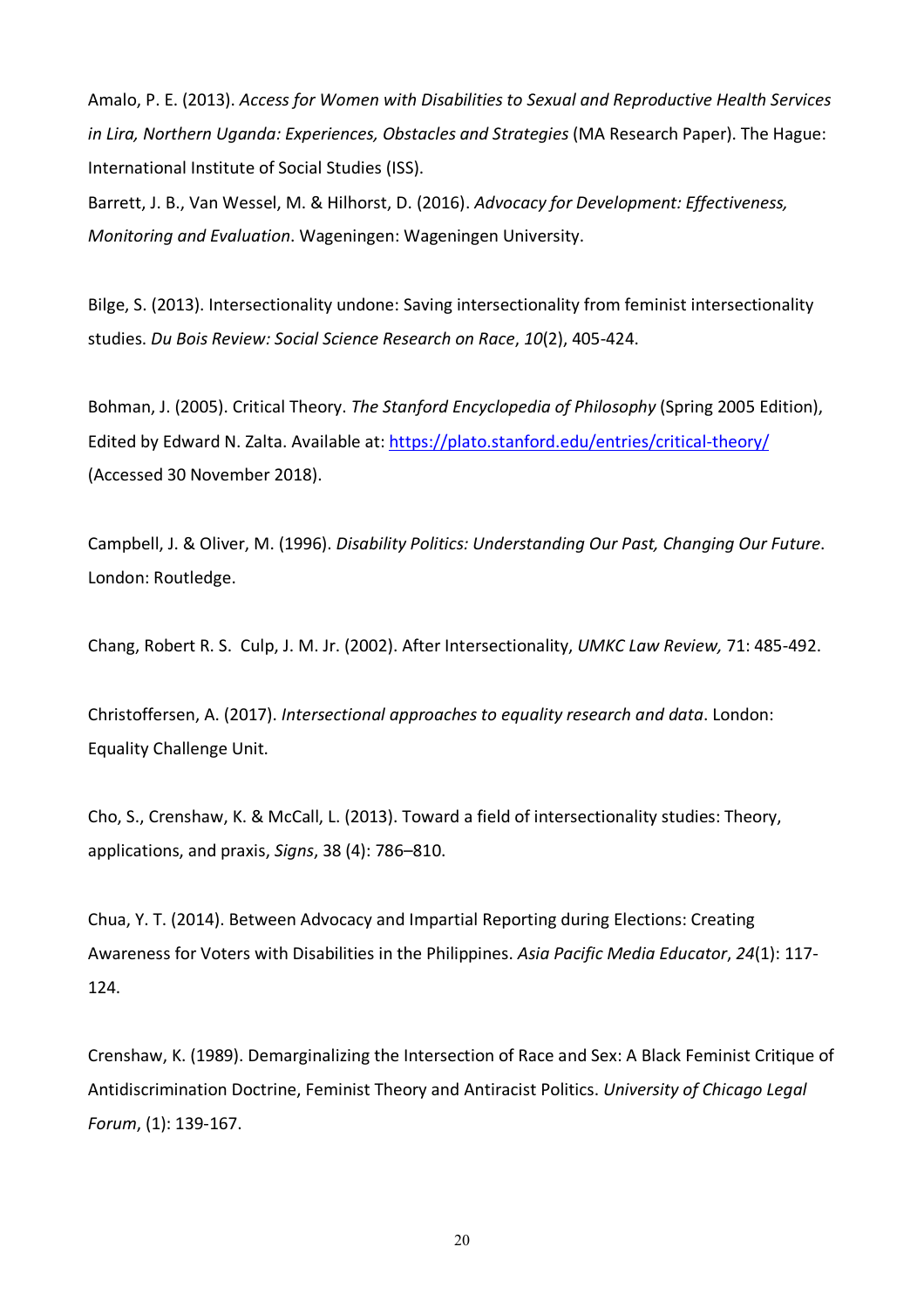Crenshaw, K. (1991). Mapping the Margins: Intersectionality, Identity Politics, and Violence Against Women of Color. *Stanford Law Review* 43 (6): 1241–1299.

Davis, J., Watson, N. & Cunningham-Burley, S. (2000). Learning the Lives of Disabled Children: Developing a Reflexive Approach. In P. Christensen and A. James (Eds.), *Research with Children: Perspectives and Practices* (pp. 201–224). London and New York, NY: Routledge.

Della Porta, D. & Diani, M. (2006). *Social Movements: An Introduction*. Malden: Blackwell Publishing.

Denney, L., Gordon, R., Kamara, A. & Lebby, P. (2017). Change the context not the girls: A critical analysis of efforts to reduce teenage pregnancy in Sierra Leone. *Journal of Research in Gender Studies*, 7 (1): 11-51.

Dhungana, B. M. (2006). The Lives of Disabled Women in Nepal: Vulnerability Without Support. *Disability & Society*, 21 (2): 133-146.

Dodd, S. (2014). *Challenges Facing the Disabled People's Movement in the UK: An Analysis of Activist's Positions* (PhD Thesis). Preston: University of Central Lancashire.

Emmett, T. (2006). Disability, poverty, gender and rac, In B. Watermeyer, L. Swartz, T. Lorenzo, M. Schneider and M. Priestley (Eds.), *Disability and Social Change: A South African Agenda* (pp. 207– 233), Cape Town: HSRC Press.

Finlay, L. (2002). "Outing" the researcher: The provenance, process, and practice of reflexivity. *Qualitative health research*, 12 (4): 531-545.

Garneau, S. (2018). Intersectionality beyond feminism? Some methodological and epistemological considerations for research. *International Review of Sociology*, 28 (2): 321-335.

Gerschick, T.J. (2000). Toward a theory of gender and disability. *Signs,* 25 (4): 1263–1268.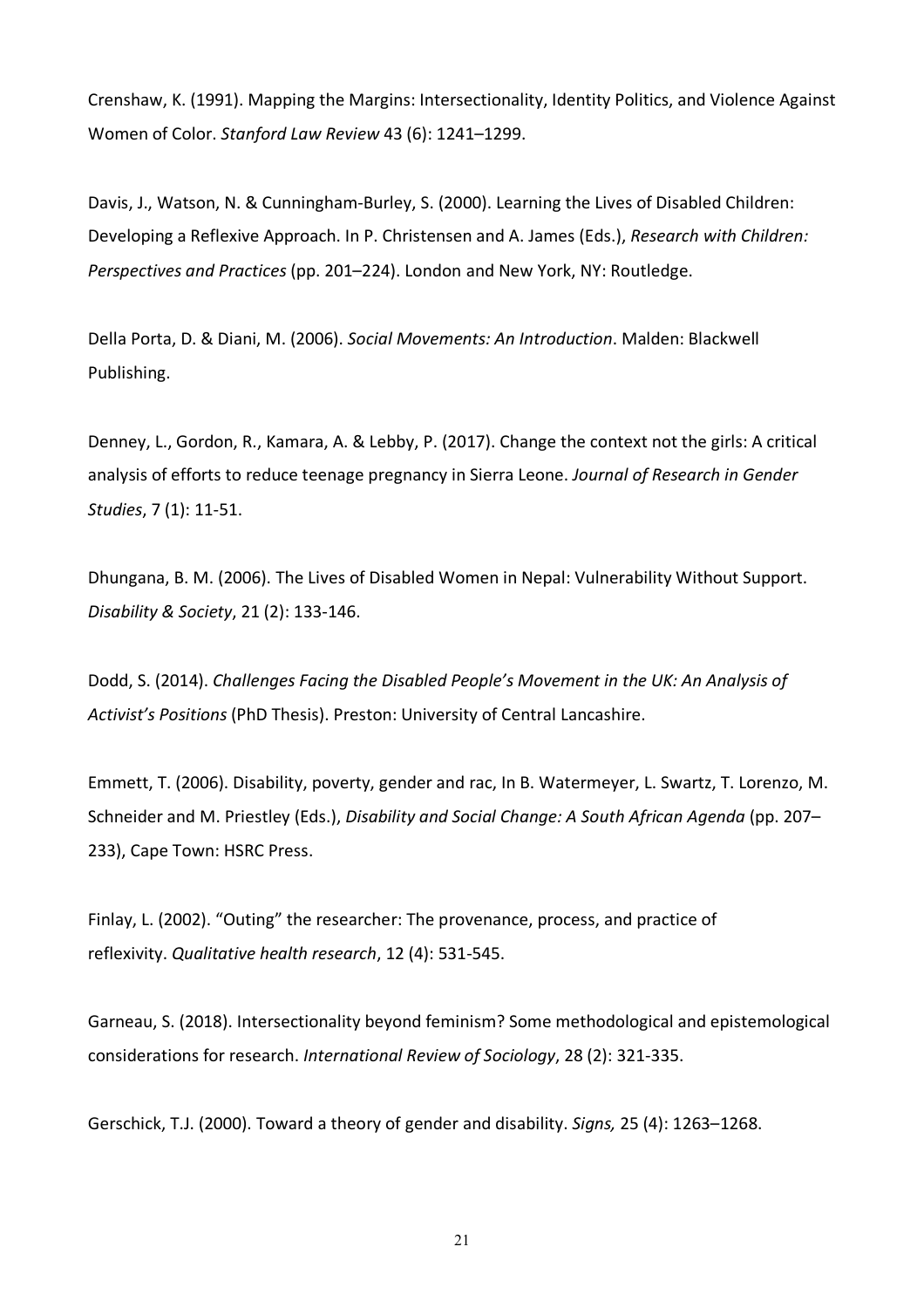Gilligan, R. (2016). Children's Rights and Disability. In E. G. Iriarte, R. McConkey and R. Gilligan (Eds.), *Disability and Human Rights: Global Perspectives* (pp.115-132). London: Palgrave.

Goreczny, A. J., Bender, E. E., Caruso, G. & Feinstein, C. S. (2011). Attitudes toward individuals with disabilities: Results of a recent survey and implications of those results. *Research in Developmental Disabilities*, *32*(5): 1596-1609.

Grimm, R. & Pilkington, H. (2015). 'Loud and proud': Youth and the politics of silencing. *The Sociological Review*, 63 (2): 206-230.

Hann, K., Pearson, H., Campbell, D., Sesay, D. & Eaton, J. (2015). Factors for success in mental health advocacy. *Global Health Action*, 8 (1): 28791.

Harpur, P. (2012). Embracing the new disability rights paradigm: the importance of the Convention on the Rights of Persons with Disabilities. *Disability & Society*, 27 (1): 1-14.

Hickel, J. (2014). The 'girl effect': Liberalism, empowerment and the contradictions of development. *Third World Quarterly*, *35*(8), 1355-1373.

Hirschmann, N. J. (2012). Disability as a New Frontier for Feminist Intersectionality Research. *Politics & Gender*, 8 (3): 396-405.

Hosking, D. L. (2008). Critical Disability Theory. A paper presented at the 4th Biennial Disability Studies Conference at Lancaster University, Lancaster, UK, 2-4 September.

Johnson, S. K., Buckingham, M. H., Morris, S. L., Suzuki, S., Weiner, M. B., Hershberg, R. M., Fremont, E. R., Batanova, M., Aymong, C. C., Hunter, C. J., Bowers, E. P., Lerner, J. V. & Lerner, R. M. (2016). Adolescents' character role models: Exploring who young people look up to as examples of how to be a good person. *Research in Human Development*, 13 (2): 126-141.

Kelly, C. (2010). Wrestling with group identity: Disability activism and direct funding. *Disability Studies Quarterly*, 30(3/4).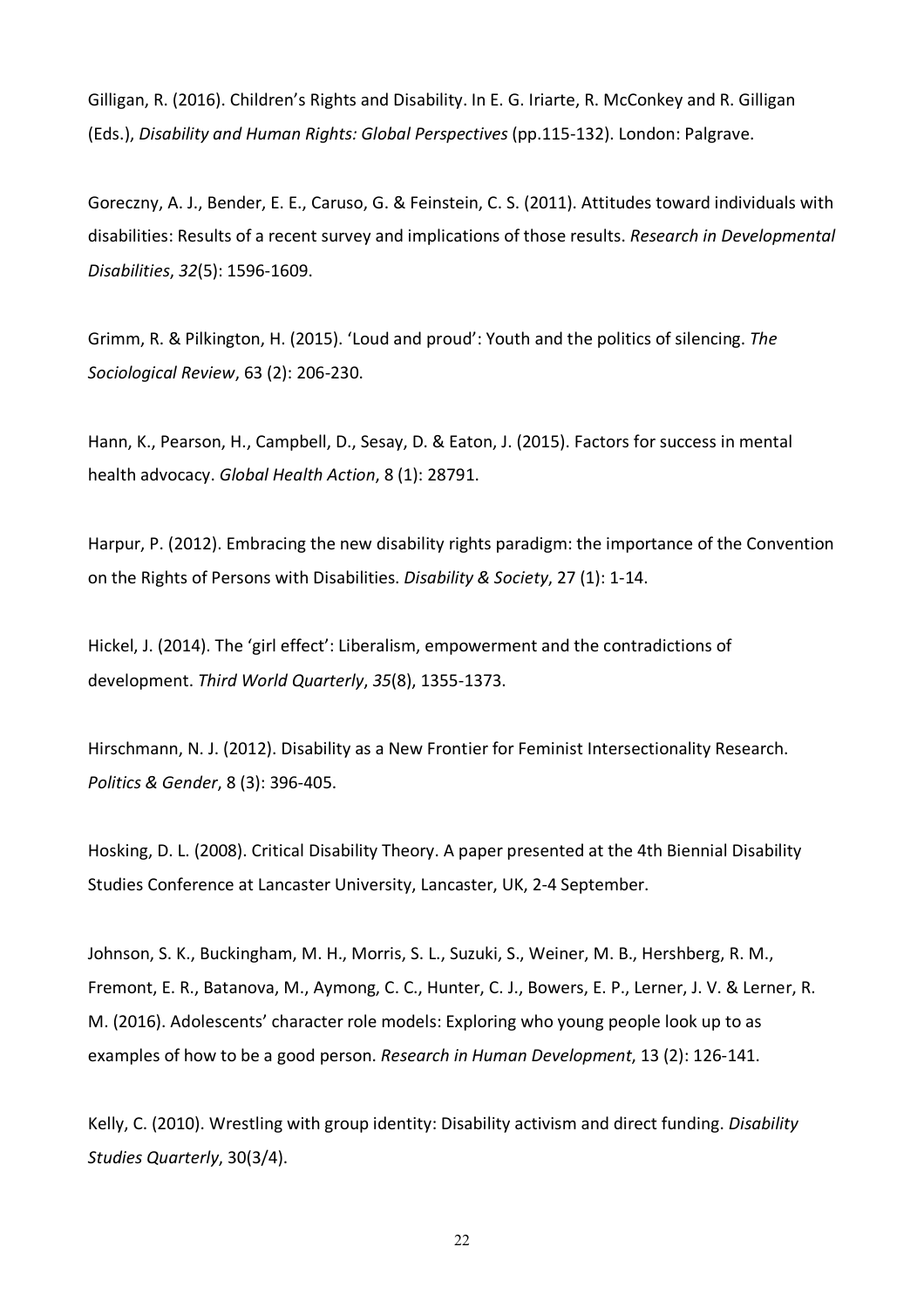Konstantoni, K, M. Kustatscher & A. Emejulu (2017). Travelling with intersectionality across time, place and space, *Children's Geographies,* 15 (1): 1-5.

Lockwood, P. & Kunda, Z. (1997). Superstars and me: Predicting the impact of role models on the self. *Journal of personality and social psychology*, 73 (1): 91.

Lord, J. E. & Stein, M. A. (2008). The domestic incorporation of human rights law and the United Nations convention on the rights of persons with disabilities. *Washington Law Review*, 83: 449- 479.

Majiet, S. (1996). Sexuality and Disability. *Agenda: Empowering Women for Gender Equity*, 28 (1996): 77-80.

Malinga, J. T. & Gumbo, T. (2016). Advocacy and Lobbying: The Road Map from Charity to Human Rights. In E. G. Iriarte, R. McConkey and R. Gilligan (Eds.), *Disability and Human Rights: Global Perspectives* (pp.49-67). London: Palgrave.

Mays, J. M. (2006). Feminist Disability Theory: Domestic Violence Against Women with a Disability. *Disability & Society*, 21 (2): 147-158.

Meekosha, H. (2011). Decolonising disability: Thinking and acting globally. *Disability and Society*, 26 (6): 667–682.

Meekosha, H. & Shuttleworth, R. (2009). What's so 'critical' about critical disability studies? *Australian Journal of Human Rights*, 15 (1): 47-75.

Meyers, S. (2014). Global Civil Society as Megaphone or Echo Chamber?: Voice in the International Disability Rights Movement. *International Journal of Politics, Culture, and Society*, *27*(4): 459-476.

Miles, S., Fefoame, G. O., Mulligan, D. & Haque, Z. (2012). Education for diversity: the role of networking in resisting disabled people's marginalisation in Bangladesh. *Compare: A Journal of Comparative and International Education*, *42*(2), 283-302.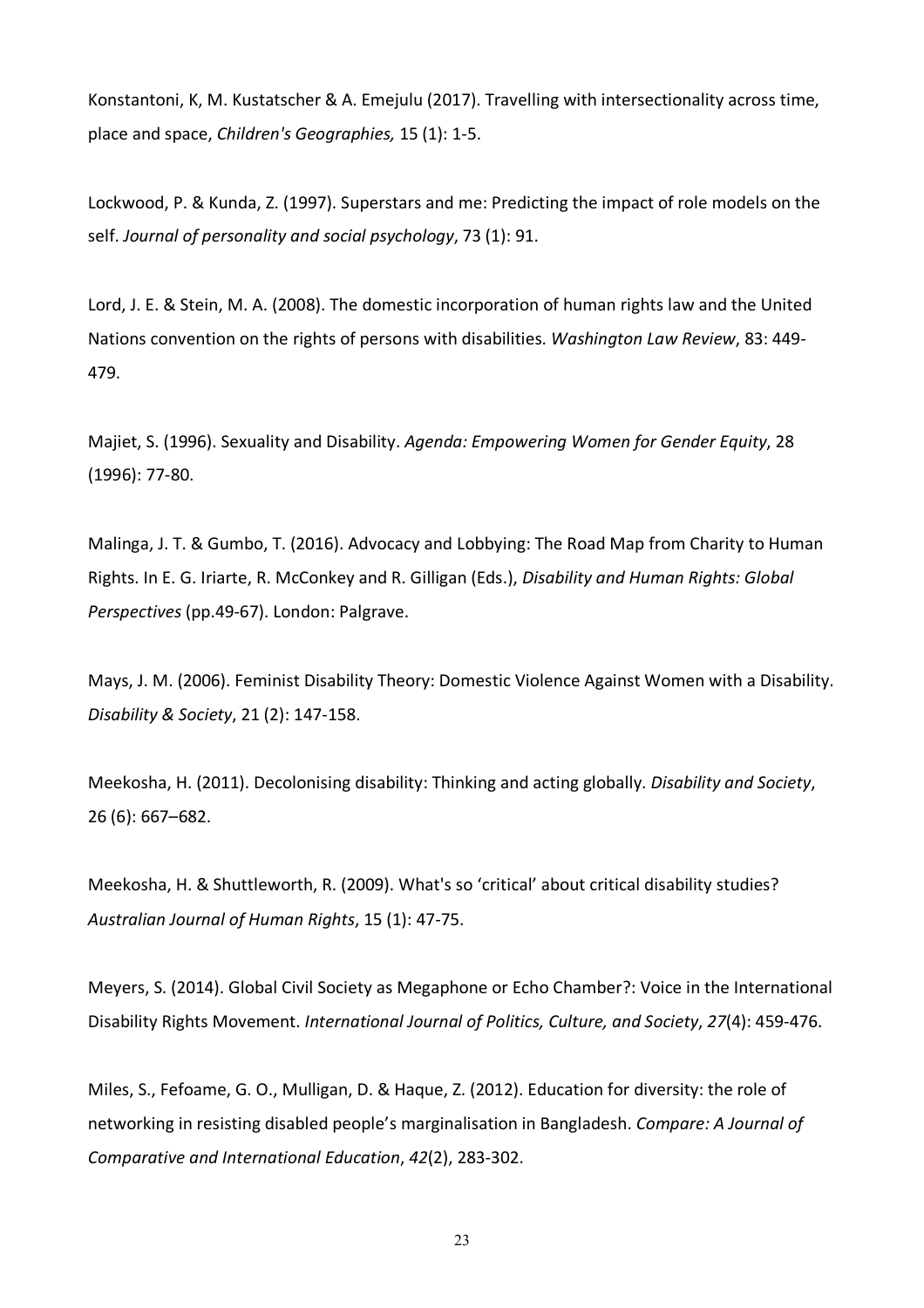Mohamed, K. & Shefer, T. (2015). Gendering disability and disabling gender: Critical reflections on intersections of gender and disability. *Agenda,* 29: 2-13.

Moodley, J. & Graham, L. (2015). The importance of intersectionality in disability and gender studies, *Agenda*, 29 (2): 24-33.

Morley, L. & Croft, A. (2011). Agency and Advocacy: Disabled students in higher education in Ghana and Tanzania. *Research in Comparative and International Education* 6(4): 383-399.

Murphy, N. & Young, P. C. (2005). Sexuality in Children and Adolescents with Disabilities. *Developmental Medicine & Child Neurology*, 47 (9): 640-644.

Nam, P. D. (2012). *The Voices Unheard – Exploring how Young People with Disabilities View and Experience their Growing up as Sexual Beings: A Case Study in Akshay Prathisthan, New Delhi, India* (MA Research Paper). The Hague: International Institute of Social Studies (ISS).

Okwany, A. (2016). 'Every mother dances her baby': Contextually responsive narratives of early childhood care and education in Kenya and Uganda. *South African Journal of Childhood Education*,  $6(2): 1-9.$ 

Penn, H. (2017). Anything to Divert Attention from Poverty, In Olsson, L. M., Vandenbroeck, J., De Vos, W., Fias, H., Penn, H., Wastell, D. & White, S. (Eds.) *Constructions of Neuroscience in Early Childhood Education,* (pp. 54-67) London and New York: Routledge.

Peta, C. (2017). Disability is not asexuality: The childbearing experiences and aspirations of women with disability in Zimbabwe, *Reproductive Health Matters*, 25 (50): 10-19.

Philips, P. (2009). Civil Society and Disability Rights in Post-Soviet Ukraine: NGOs and Prospects for Change. *Indiana Journal of Global Legal Studies*, 16 (1): 275-291.

Powell, L. (2010). Beyond Beliefs. *The Guardian*. 19 November 2010.